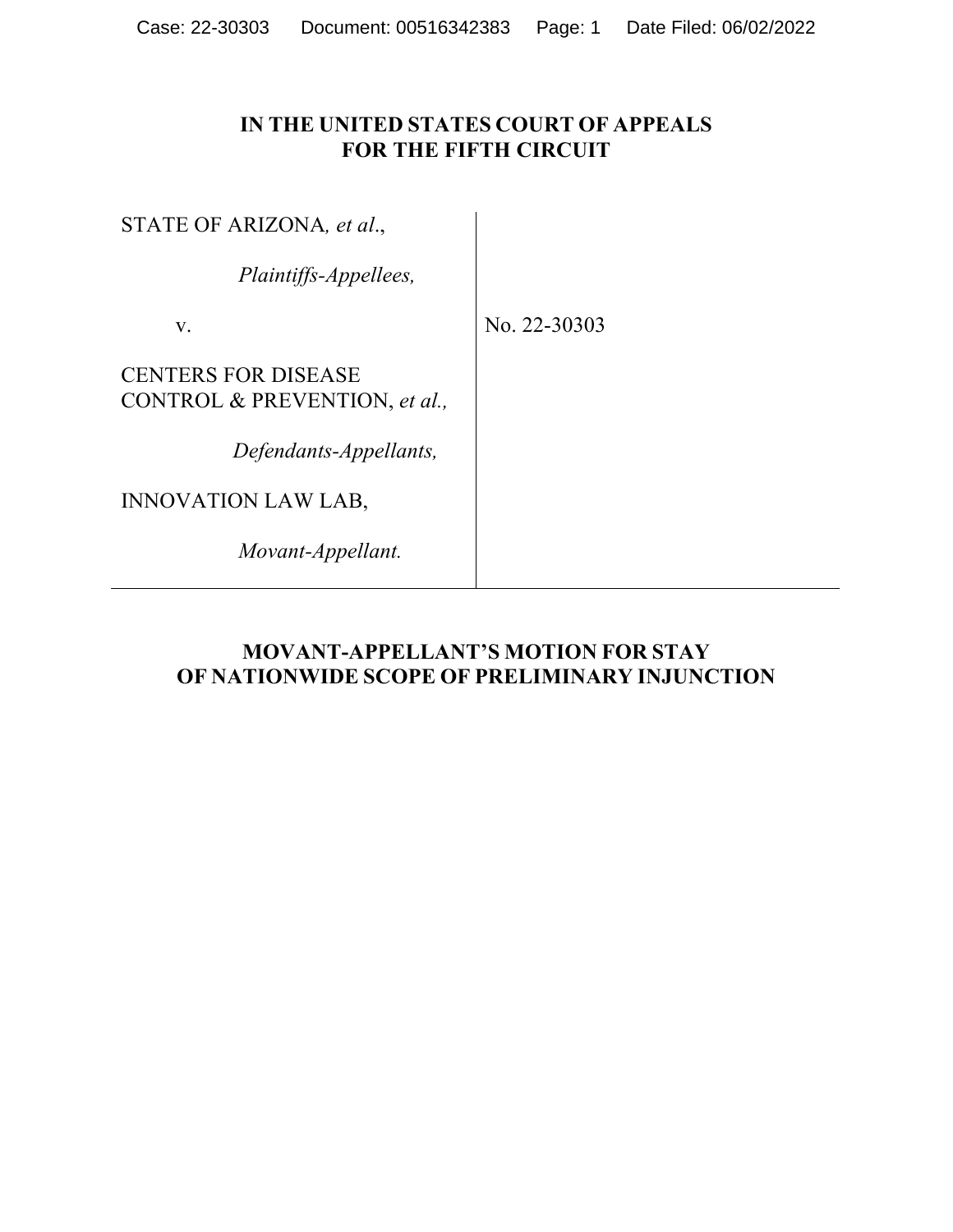## **CERTIFICATE OF INTERESTED PERSONS**

## *State of Louisiana, et al. v. Centers for Disease Control, et al.* **No. 22-30303**

The undersigned counsel of record certifies that the following listed persons and entities as described in the fourth sentence of Rule 28.2.1 have an interest in the outcome of this case. Additionally, as required by Rule 26.1, Movant-Appellant Innovation Law Lab states that it is a nonprofit corporation which does not have a parent corporation, and does not issue stock, so no publicly held corporation owns ten percent (10%) or more of its stock. These representations are made in order that the judges of this court may evaluate possible disqualification or recusal.

## **Parties and Counsel**

## *Plaintiffs-Appellees*

| State of Louisiana | Elizabeth Baker Murrill,               |
|--------------------|----------------------------------------|
|                    | Solicitor General                      |
|                    | Joseph Scott St. John,                 |
|                    | Deputy Solicitor General               |
|                    | Louisiana Department of Justice        |
| State of Arizona   | Mark Brnovich, Attorney General        |
|                    | Brunn ("Beau") W. Roysden III,         |
|                    | Solicitor General                      |
|                    | Drew C. Ensign,                        |
|                    | Deputy Solicitor General               |
|                    | James K. Rogers,                       |
|                    | <b>Senior Litigation Counsel</b>       |
|                    | Anthony R. Napolitano,                 |
|                    | <b>Assistant Attorney General</b>      |
|                    | Office of the Arizona Attorney General |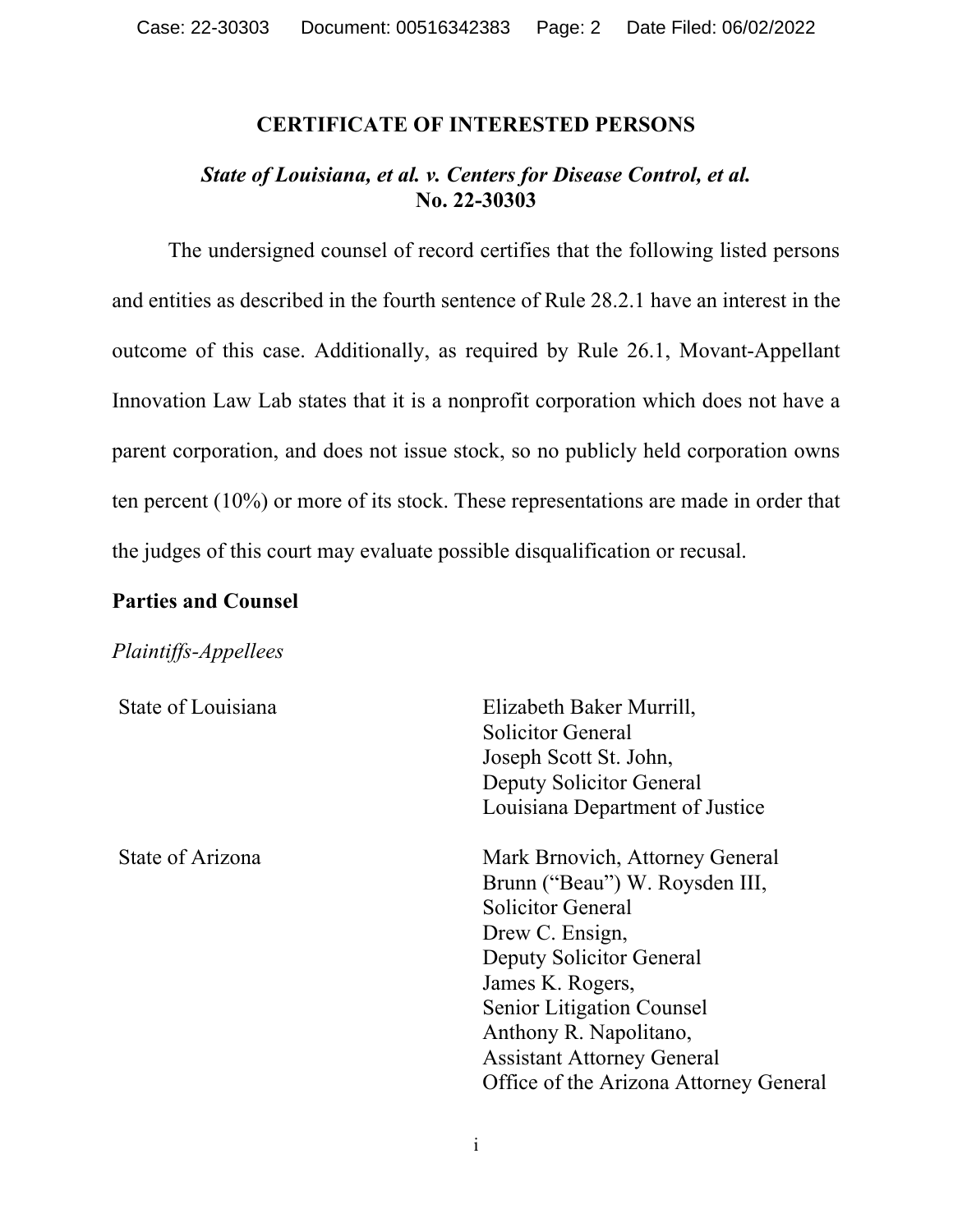| State of Missouri        | Eric S. Schmitt, Attorney General<br>D. John Sauer, Solicitor General<br>Michael E. Talent,<br>Deputy Solicitor General<br>Office of the Missouri Attorney General                  |
|--------------------------|-------------------------------------------------------------------------------------------------------------------------------------------------------------------------------------|
| State of South Carolina  | Alan Wilson, Attorney General<br>Thomas T. Hydrick,<br><b>Assistant Deputy Solicitor General</b>                                                                                    |
| State of Georgia         | Christopher M. Carr, Attorney General<br>Stephen J. Petrany, Solicitor General<br>Office of the Georgia Attorney General                                                            |
| State of Alabama         | Marshall, Attorney General<br><b>Steve</b><br>Edmund G. LaCour Jr.,<br><b>Solicitor General</b><br>Thomas A. Wilson<br>Office of the Attorney General, State of<br>Alabama          |
| State of Alaska          | Treg R. Taylor, Attorney General<br>Cori M. Mills,<br>Deputy Attorney General<br>Christopher A. Robison,<br><b>Assistant Attorney General</b><br>Alaska Department of Law           |
| State of Oklahoma        | John M. O'Connor, Attorney General<br>Bryan Cleveland,<br>Deputy Solicitor General<br>Oklahoma Attorney General's Office                                                            |
| Commonwealth of Virginia | Jason S. Miyares, Attorney General<br>Andrew N. Ferguson,<br><b>Solicitor General</b><br>Lucas W.E. Croslow,<br>Deputy Solicitor General<br>Office of the Virginia Attorney General |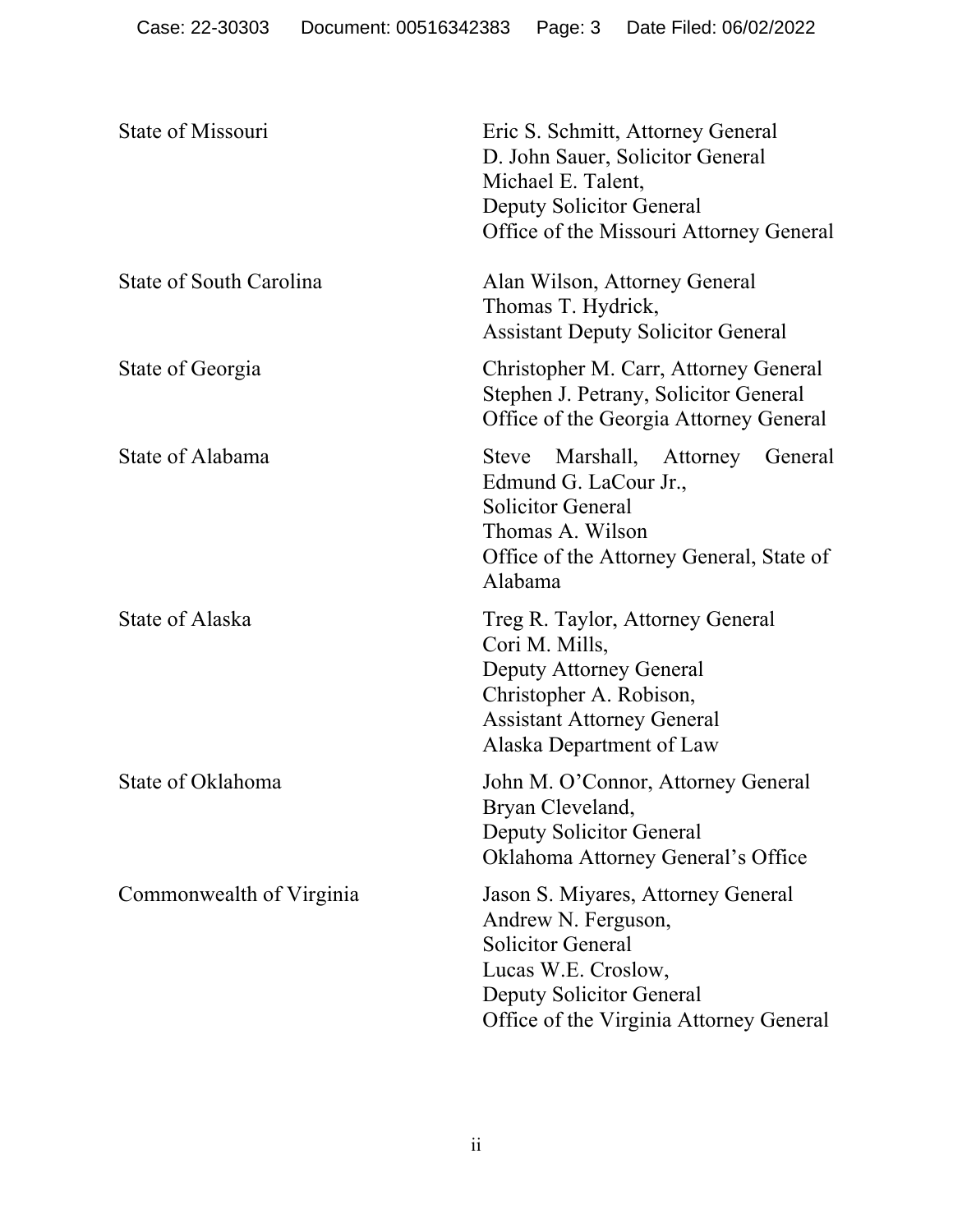| State of West Virginia    | Patrick Morrisey, Attorney General<br>Lindsay See, Solicitor General<br>Office of the West Virginia Attorney<br>General                                                                                                                                        |
|---------------------------|----------------------------------------------------------------------------------------------------------------------------------------------------------------------------------------------------------------------------------------------------------------|
| State of Mississippi      | Lynn Fitch, Attorney General<br>Justin L. Matheny,<br>Deputy Solicitor General<br>Office of the Mississippi Attorney<br>General                                                                                                                                |
| State of Florida          | Ashley Moody, Attorney General<br>James H. Percival, Deputy Attorney<br>General of Legal Policy<br>Office of the Florida Attorney General                                                                                                                      |
| State of Wyoming          | Bridget Hill, Attorney General<br>Ryan Schelhaas,<br><b>Chief Deputy Attorney General</b><br>Office of the Wyoming Attorney<br>General                                                                                                                         |
| State of Utah             | Sean D. Reyes, Attorney General<br>Melissa Holyoak, Solicitor General                                                                                                                                                                                          |
| <b>State of Tennessee</b> | Herbert H. Slatery, III<br><b>Attorney General and Reporter</b><br>Andrée S. Blumstein, Solicitor General<br>Clark L. Hildabrand<br>Brandon J. Smith<br><b>Assistant Solicitors General</b><br>Office of the Tennessee Attorney<br><b>General and Reporter</b> |
| State of Ohio             | Dave Yost, Attorney General<br>Benjamin M. Flowers, Solicitor General<br>Office of the Ohio Attorney General                                                                                                                                                   |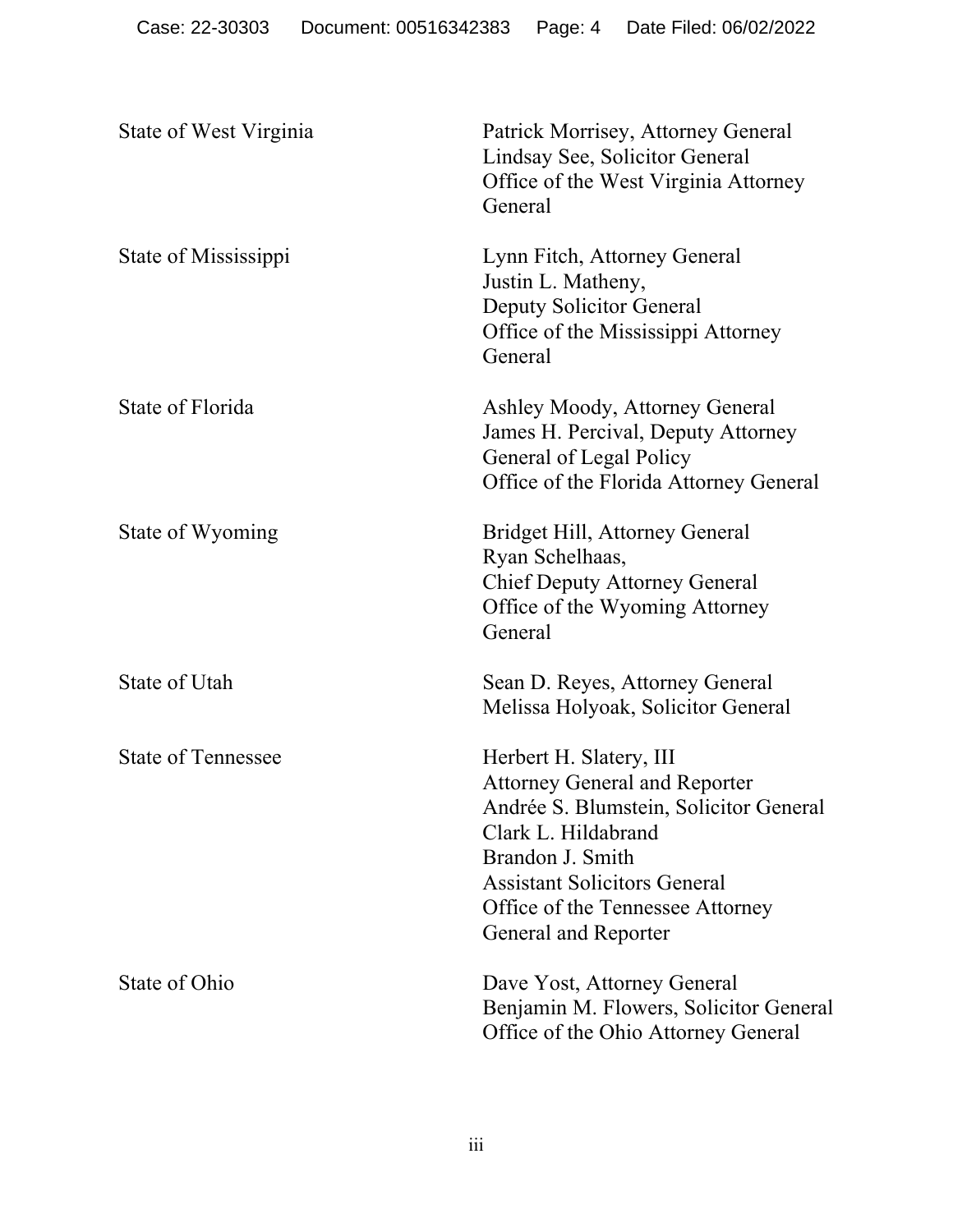| State of Idaho               | Lawrence G. Wasden, Attorney General<br>Brian Kane,<br><b>Chief Deputy Attorney General</b><br>Office of the Idaho Attorney General                                               |
|------------------------------|-----------------------------------------------------------------------------------------------------------------------------------------------------------------------------------|
| <b>State of Arkansas</b>     | Leslie Rutledge, Attorney General<br>Nicholas J. Bronni, Solicitor General<br>Dylan L. Jacobs,<br>Deputy Solicitor General<br>Office of the Arkansas Attorney<br>General          |
| State of Nebraska            | Douglas J. Peterson, Attorney General<br>James A. Campbell, Solicitor General<br>Office of the Nebraska Attorney<br>General                                                       |
| <b>State of Montana</b>      | Austin Knudsen, Attorney General<br>David M.S. Dewhirst, Solicitor General<br>Montana Department of Justice                                                                       |
| <b>State of Kansas</b>       | Derek Schmidt, Attorney General<br>Dwight R. Carswell,<br>Deputy Solicitor General<br>Office of the Kansas Attorney General                                                       |
| <b>State of North Dakota</b> | Drew H. Wrigley, Attorney General<br>Matthew Sagsveen, Solicitor General<br>Office of the North Dakota Attorney<br>General                                                        |
| State of Texas               | Ken Paxton, Attorney General<br>Aaron F. Reitz, Deputy Attorney<br><b>General for Legal Strategy</b><br>Leif A. Olson, Special Counsel<br>Office of the Attorney General of Texas |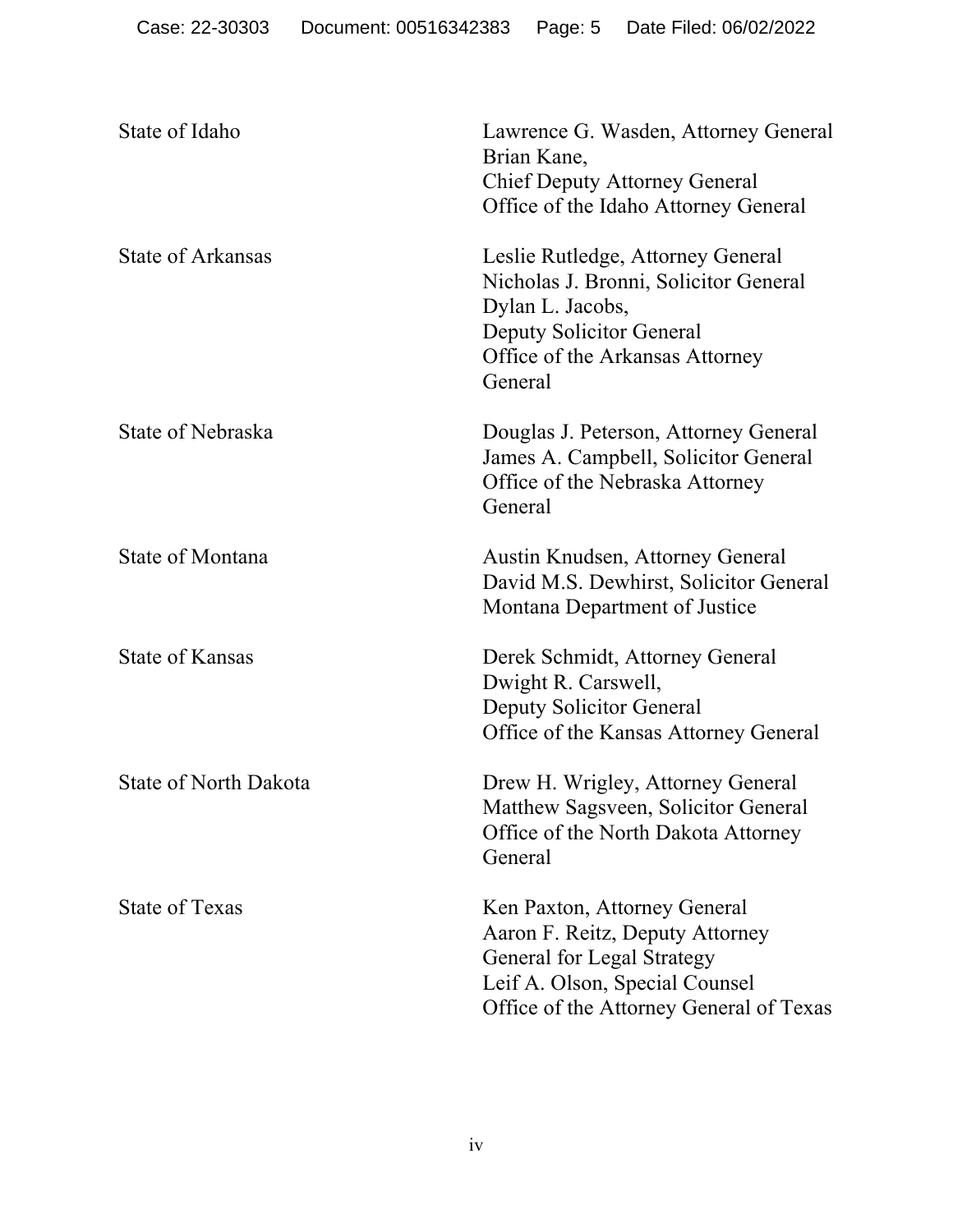Commonwealth of Kentucky

Daniel Cameron, Attorney General Marc Manley, Associate Attorney General Kentucky Office of the Attorney General

# *Defendants-Appellants*

Centers for Disease Control and Prevention, Rochelle Walensky, U.S. Department of Health and Human Services, Xavier Becerra, U.S. Department of Homeland Security, Alejandro Mayorkas, U.S. Customs and Border Protection, Christopher Magnus, U.S. Immigration and Customs Enforcement, Tae Johnson, U.S. Citizenship and Immigration Services, Ur Jaddou, U.S. Border Patrol, Raul Ortiz, U.S. Department of Justice, Merrick Garland, Executive Office for Immigration Review, David Neal, Joseph R. Biden, Jr., United States of America

Joshua Dos Santos Civil Rights Division

John Robinson Civil Division, Federal Programs Branch

Sharon Swingle Civil Division, Appellate Section

U.S. Department of Justice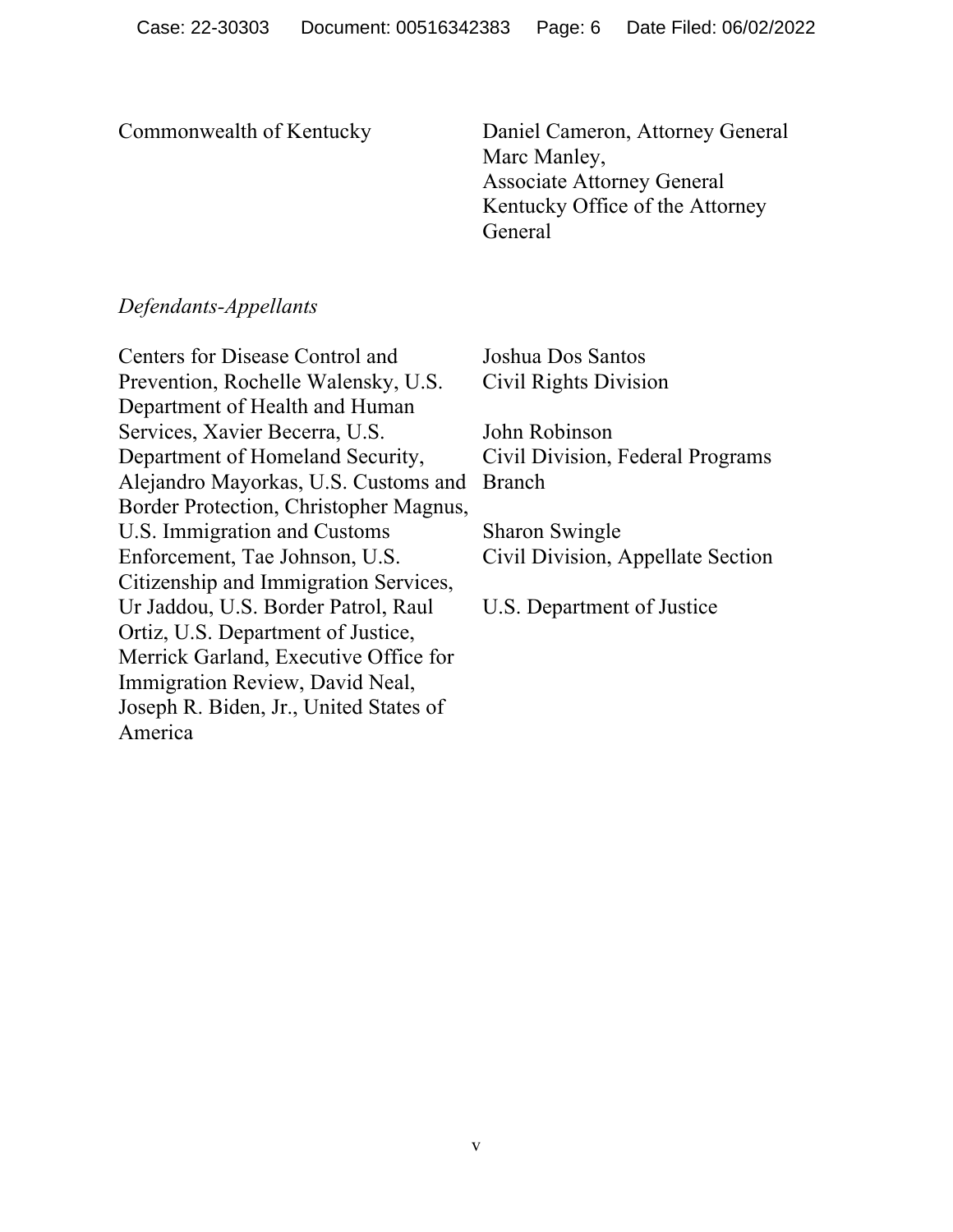## *Movant-Appellant*

## Innovation Law Lab

Ahilan T. Arulanantham Monika Y. Langarica Talia Inlender Center for Immigration Law and Policy UCLA School of Law

Sirine Shebaya Victoria F. Neilson Matthew S. Vogel Joseph Meyers National Immigration Project of the National Lawyers Guild

*/s/ Matthew S. Vogel*

Matthew S. Vogel NATIONAL IMMIGRATION PROJECT OF THE NATIONAL LAWYERS GUILD 2201 Wisconsin Avenue NW, Suite 200 Washington, DC 20007 Tel: (504) 264-3613

*Counsel for Movant-Appellant*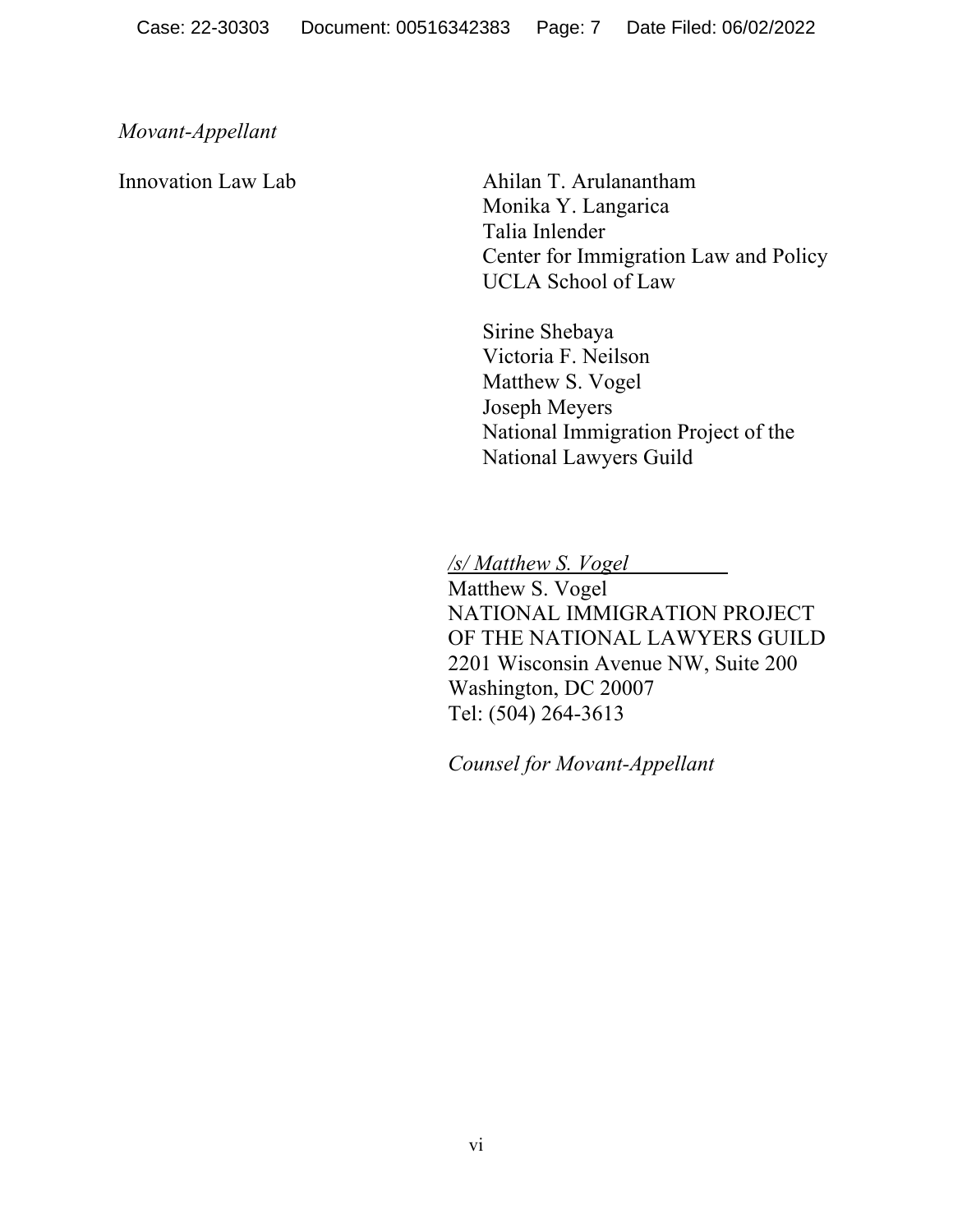# **TABLE OF CONTENTS**

| Law Lab has standing to appeal the nationwide scope of the preliminary<br>I.                   |
|------------------------------------------------------------------------------------------------|
|                                                                                                |
| This Court should stay the preliminary injunction pending appeal insofar as it<br>II.          |
|                                                                                                |
| A.                                                                                             |
| 1.                                                                                             |
| 2.<br>The record in this case does not warrant a nationwide injunction10                       |
| a.                                                                                             |
| The need for uniformity does not support nationwide relief16<br>b.                             |
| <b>B.</b>                                                                                      |
| A stay of the nationwide scope of the preliminary injunction will not cause<br>$\mathcal{C}$ . |
| Plaintiff States substantial injury and the public interest warrants a stay20                  |
|                                                                                                |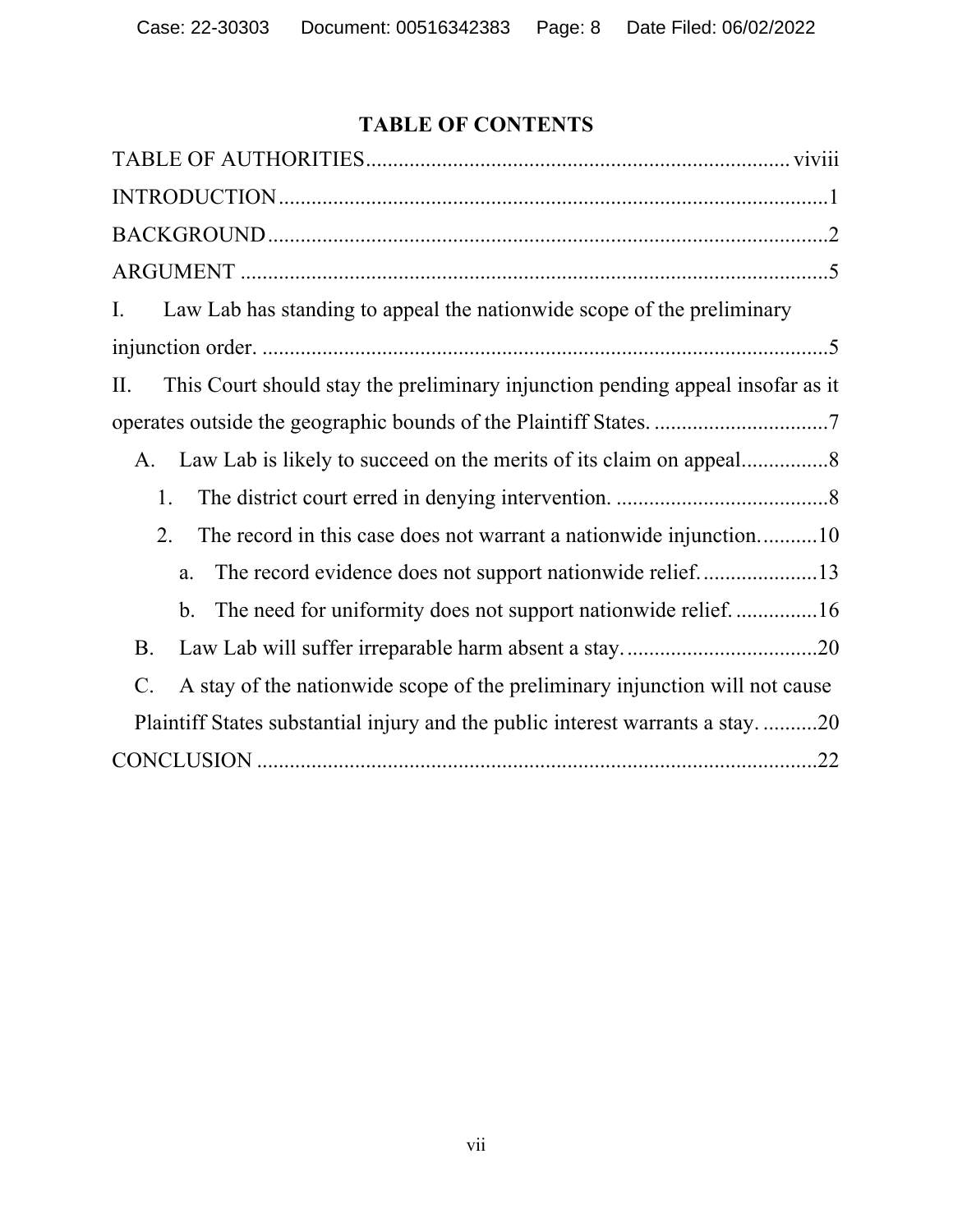# **TABLE OF AUTHORITIES**

# **Cases**

| Dep't of Homeland Sec. v. New York, 140 S. Ct. 599 (2020)2, 11, 18              |  |
|---------------------------------------------------------------------------------|--|
|                                                                                 |  |
|                                                                                 |  |
|                                                                                 |  |
|                                                                                 |  |
|                                                                                 |  |
|                                                                                 |  |
|                                                                                 |  |
| League of United Latin Am. Citizens, Council No. 4434 v. Clements, 884 F.2d 185 |  |
|                                                                                 |  |
|                                                                                 |  |
|                                                                                 |  |
|                                                                                 |  |
|                                                                                 |  |
|                                                                                 |  |
|                                                                                 |  |
|                                                                                 |  |
|                                                                                 |  |
|                                                                                 |  |
|                                                                                 |  |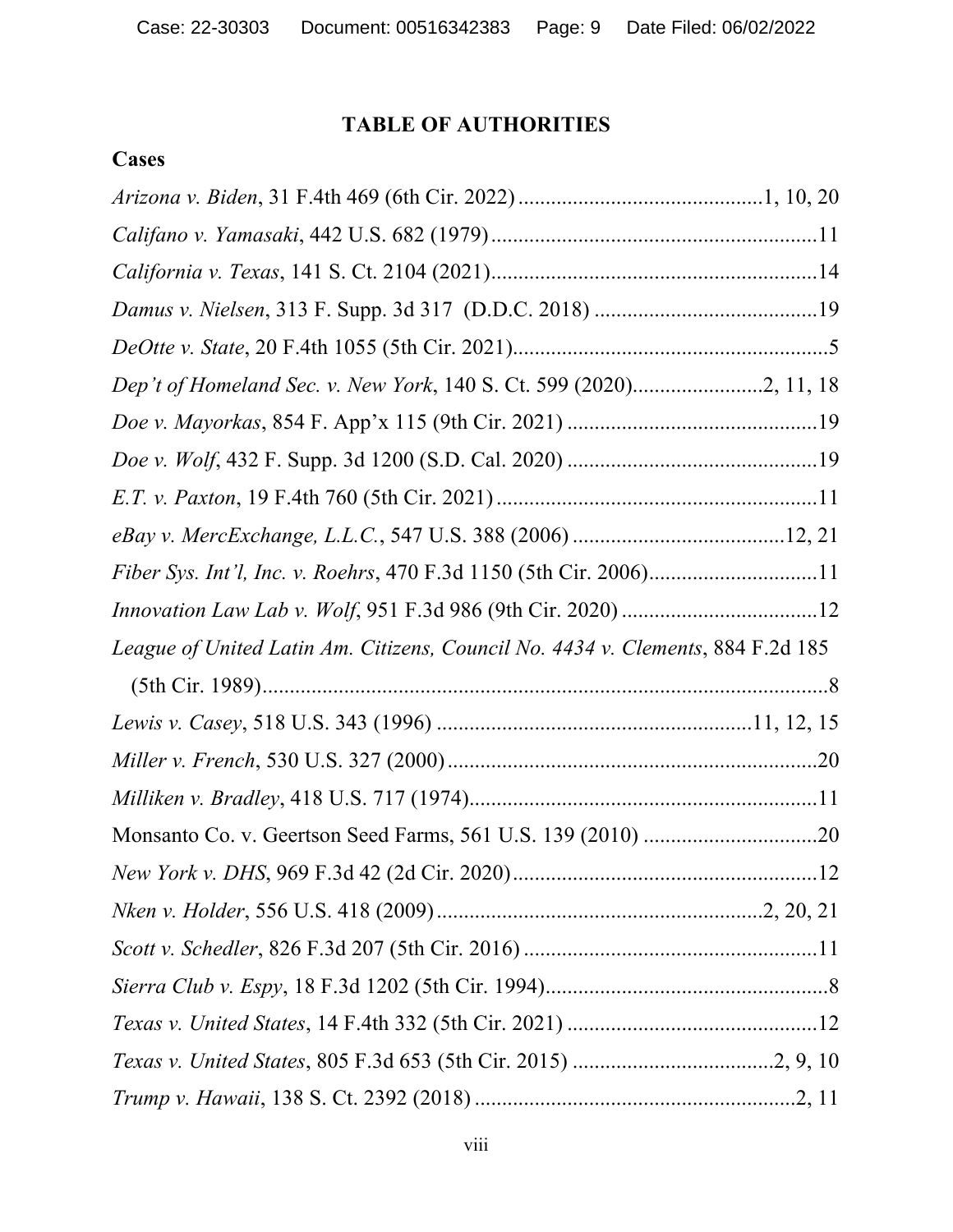| Trump v. International Refugee Assistance Project, 137 S. Ct. 2080 (2017) 12     |
|----------------------------------------------------------------------------------|
|                                                                                  |
|                                                                                  |
|                                                                                  |
| <b>Statutes</b>                                                                  |
|                                                                                  |
|                                                                                  |
|                                                                                  |
| <b>Other Authorities</b>                                                         |
| Camilo Montoya-Galvez, U.S. launches deportation operation to Colombia using     |
| Title 42 border rule, CBS News (Mar. 24, 2022),                                  |
| https://www.cbsnews.com/news/immigration-title-42-colombia-deportations-us-      |
|                                                                                  |
| Dara Lind, Leaked Border Patrol Memo Tells Agents to Send Migrants Back          |
| Immediately – Ignoring Asylum Law, ProPublica (Apr. 2, 2020),                    |
| https://www.propublica.org/article/leaked-border-patrol-memo-tells-agents-to-    |
|                                                                                  |
| Kate Morrissey, Ukrainians only: Racial disparities in U.S. border policies grow |
| more obvious, San Diego Union Tribune (Mar. 19, 2022),                           |
| https://www.sandiegouniontribune.com/news/immigration/story/2022-03-             |
|                                                                                  |
| Stephanie Leutert, et al., Metering & COVID-19 (Apr. 2020),                      |
|                                                                                  |
| <b>Rules</b>                                                                     |
|                                                                                  |
|                                                                                  |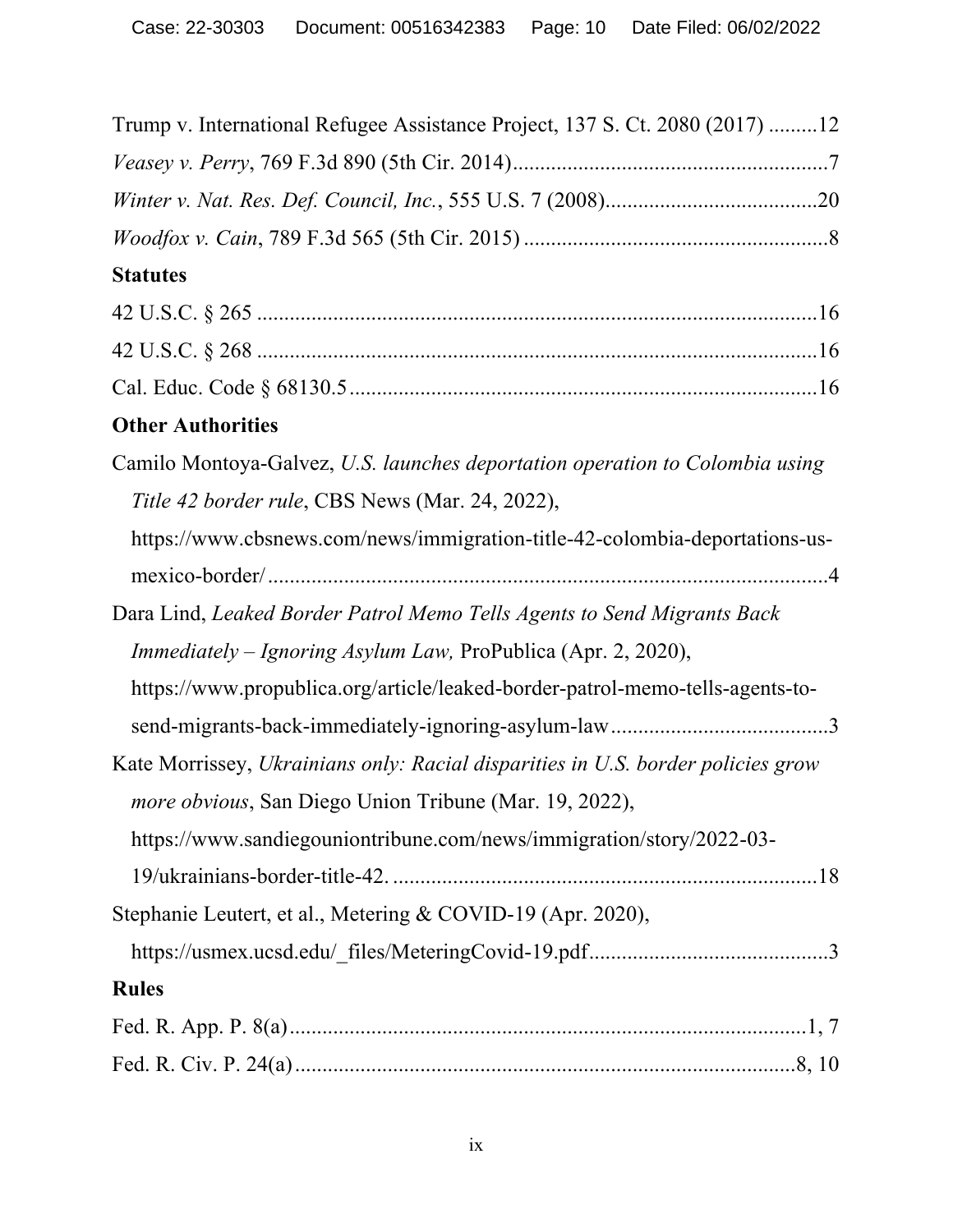# **Regulations**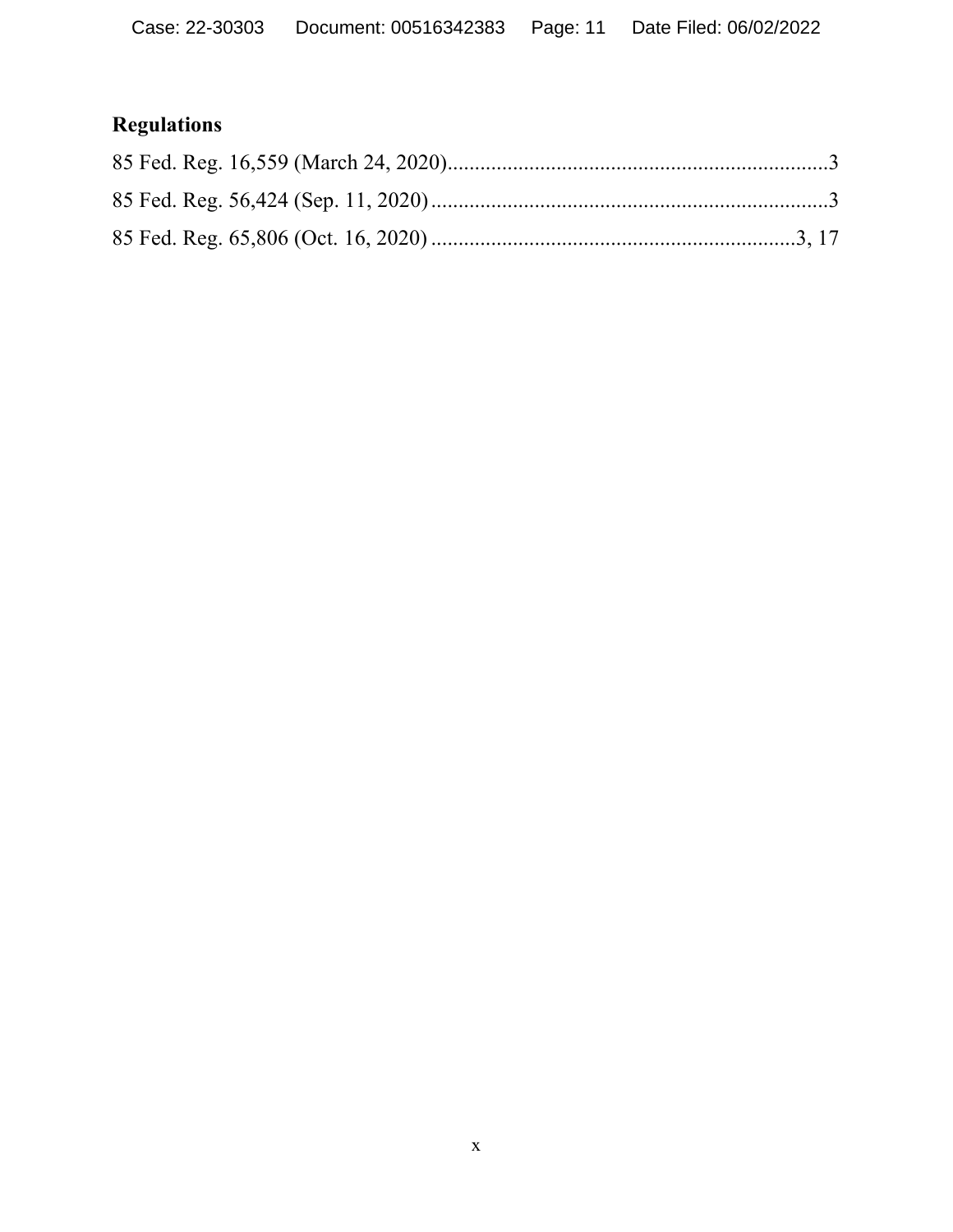### **INTRODUCTION**

Proposed Intervenor Innovation Law Lab ("Law Lab") respectfully requests that this Court stay the portion of the district court's Preliminary Injunction that applies nationwide, rather than only in the Plaintiff States. *See* Ex. 10 at 46-47.1 Not a shred of record evidence supports the premise for nationwide relief: that the termination of Title 42 in non-plaintiff states, including California and New Mexico, will harm the Plaintiff States. In contrast, there is no dispute that the district court's order causes serious harm to many non-parties who will never set foot in the Plaintiff States, let alone cause them cognizable injury. Under those circumstances, it was grave legal error to issue a nationwide injunction. If inclined to order injunctive relief at all, the district court should have tailored that relief to run only in the states that are parties to this action. At most, it should have done so as an initial matter, and left open the possibility of extending the injunction's geographic scope if Plaintiff States could show such relief necessary to address the harms they alleged.

As Judge Sutton recently explained in staying another nationwide injunction in an immigration case, "[e]ven if it turns out that the . . . States in this case are entitled to relief, it is difficult to see why an injunction applicable only to them would not do the trick." *Arizona v. Biden*, 31 F.4th 469, 484 (6th Cir. 2022) (Sutton, C.J.,

<sup>&</sup>lt;sup>1</sup> Proposed Intervenor made the same request to the district court, which denied it on May 27, 2022. *See* Exs. 12, 13; Fed. R. App. P. 8(a)(1) ("A party must ordinarily move first in the district court[.]").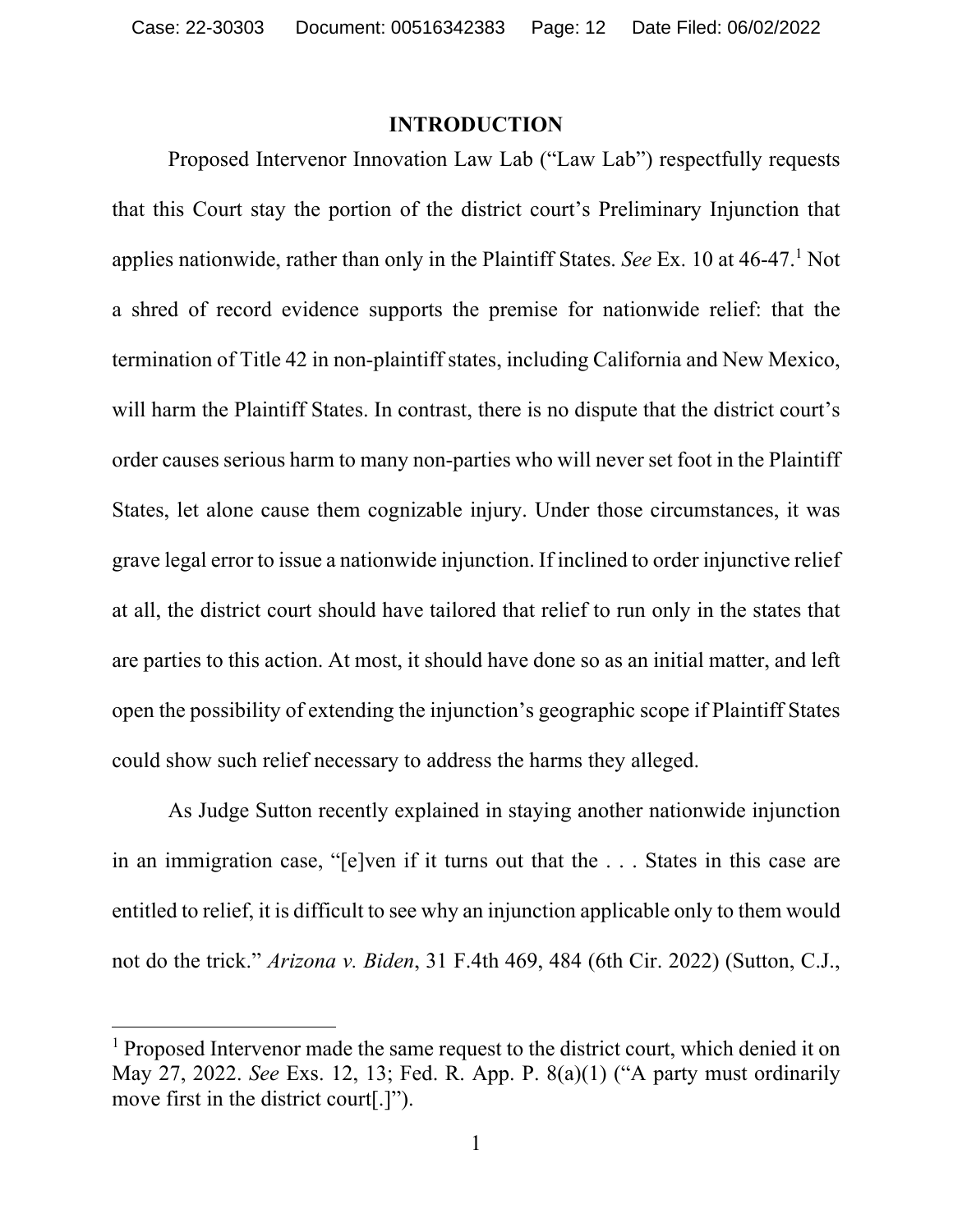concurring); *see also Dep't of Homeland Sec. v. New York*, 140 S. Ct. 599, 600 (2020) (Gorsuch, J., concurring); *Trump v. Hawaii*, 138 S. Ct. 2392, 2425-29 (2018) (Thomas, J., concurring).

Law Lab is likely to succeed on the merits of its claims that the district court erred in denying its motion to intervene. That aspect of the district court's ruling is directly contrary to this Court's decision in *Texas v. United States*, 805 F.3d 653, 662 (5th Cir. 2015) (reversing denial of motion to intervene filed by immigrants' rights organization).

Additionally, Law Lab will suffer irreparable harm absent a stay, a stay will not cause Plaintiff States substantial harm, and the public interest—including the interests of non-parties—warrants the limited stay sought here pending appeal.

For these reasons, this Court should stay the nationwide scope of the preliminary injunction entered below. *See Nken v. Holder*, 556 U.S. 418, 425-26  $(2009)$  (listing stay factors).<sup>2</sup>

### **BACKGROUND**

On March 20, 2020, the U.S. Centers for Disease Control and Prevention ("CDC") and the U.S. Department of Health and Human Services ("HHS") issued an emergency Interim Final Rule invoking the Public Health Service Act to largely

 $2$  Law Lab has already appealed the denial of its Motion for Limited Intervention, Exs. 2, 8, and the nationwide scope of the preliminary injunction, Exs. 10, 11.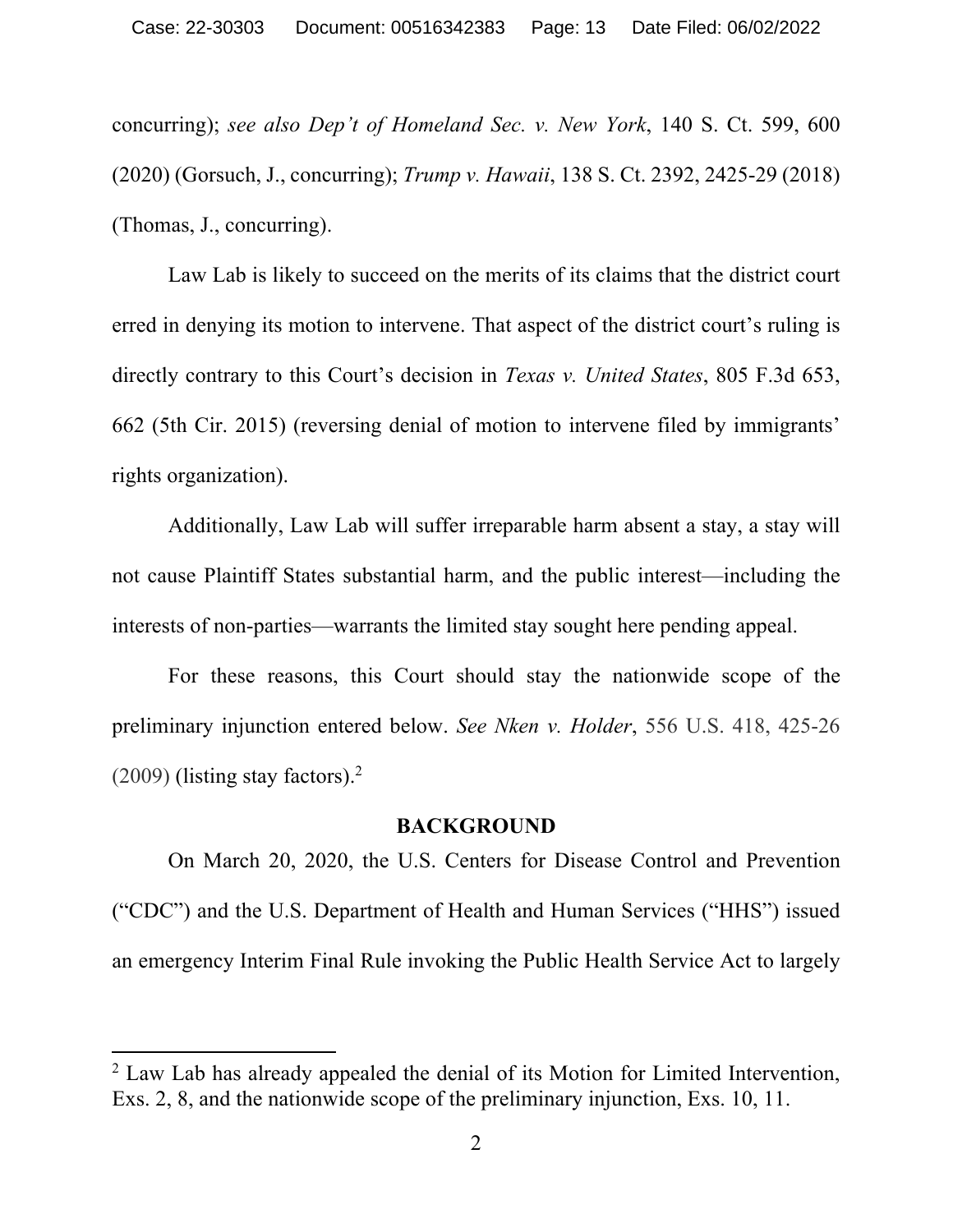suspend asylum procedures at the southern border due to risks posed by COVID-19. 85 Fed. Reg. 16,559 (March 24, 2020) ("Title 42"). Concurrently, the CDC Director ordered the "suspen[sion] [of] the introduction" of certain individuals seeking to enter the United States via land borders without entry documents, whose entry is "otherwise contrary to law," or those who seek to "unlawfully enter" between ports of entry. 85 Fed. Reg. 16,567 (March 24, 2020). On September 11, 2020, CDC and HHS published the final rule, which took effect on October 13, 2020. 85 Fed. Reg. 56,424 (Sep. 11, 2020). The CDC renewed Title 42 after the final rule took effect. 85 Fed. Reg. 65,806 (Oct. 16, 2020).

U.S. Customs and Border Protection ("CBP") began implementing Title 42 by halting all processing of asylum-seeking individuals at ports of entry and U.S. Border Patrol ("USBP") began expelling most Mexican, Guatemalan, Honduran, and Salvadoran families and adults to Mexico without an opportunity to seek asylum.3 Since Title 42 has been in effect, USBP has expelled individuals of other

Stephanie Leutert, et al., Metering & COVID-19 (Apr. 2020), https://usmex.ucsd.edu/\_files/MeteringCovid-19.pdf; Dara Lind, *Leaked Border Patrol Memo Tells Agents to Send Migrants Back Immediately – Ignoring Asylum Law,* ProPublica (Apr. 2, 2020), https://www.propublica.org/article/leaked-borderpatrol-memo-tells-agents-to-send-migrants-back-immediately-ignoring-asylumlaw.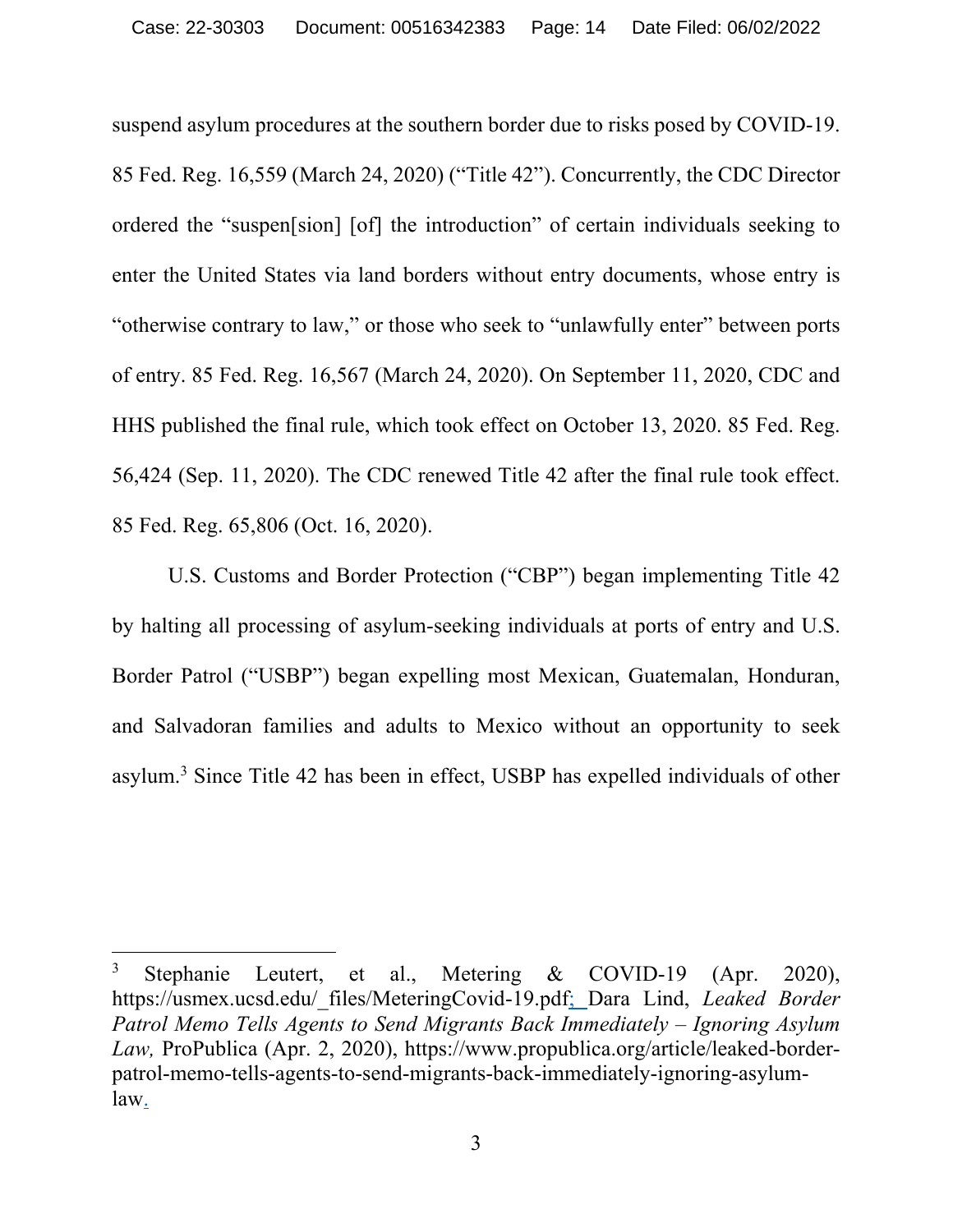nationalities to Mexico or their countries of origin without an opportunity to seek asylum.4

On April 1, 2022, the CDC Director announced the termination of Title 42, effective May 23, 2022 ("Termination Order"). Ex. 1 at 2-31. On April 3, 2022, three Plaintiff States filed this lawsuit challenging the Termination Order. Ex. 15. On April 27, 2022, the district court granted Plaintiff States' motion for a nationwide temporary restraining order enjoining implementation of the Termination Order. Ex. 16. On May 5, 2022, Plaintiff States amended their complaint to include other states. Ex. 17. Arizona and Texas remain the only Plaintiff States sharing a border with Mexico.

On May 9, 2022, Law Lab, a legal services organization that serves asylumseeking individuals in states including California and New Mexico, moved to intervene for the limited purpose of raising an alternative defense to the Plaintiff States' motion for a nationwide preliminary injunction. Ex. 2. Plaintiff States and Defendants opposed intervention. Exs. 6, 7. On May 13, 2022, at the preliminary injunction hearing, the district court orally denied intervention, Ex. 8, but invited

<sup>4</sup> Jose Luis Gonzalez and Lizbeth Diaz, *U.S. expels dozens of Haitian asylum seekers to Mexico*, Reuters (Feb. 3, 2021), https://www.reuters.com/article/us-usaimmigration-border/u-s-expels-dozens-of-haitian-asylum-seekers-to-mexicoidUSKBN2A40FM; Camilo Montoya-Galvez, *U.S. launches deportation operation to Colombia using Title 42 border rule*, CBS News (Mar. 24, 2022), https://www.cbsnews.com/news/immigration-title-42-colombia-deportations-usmexico-border/.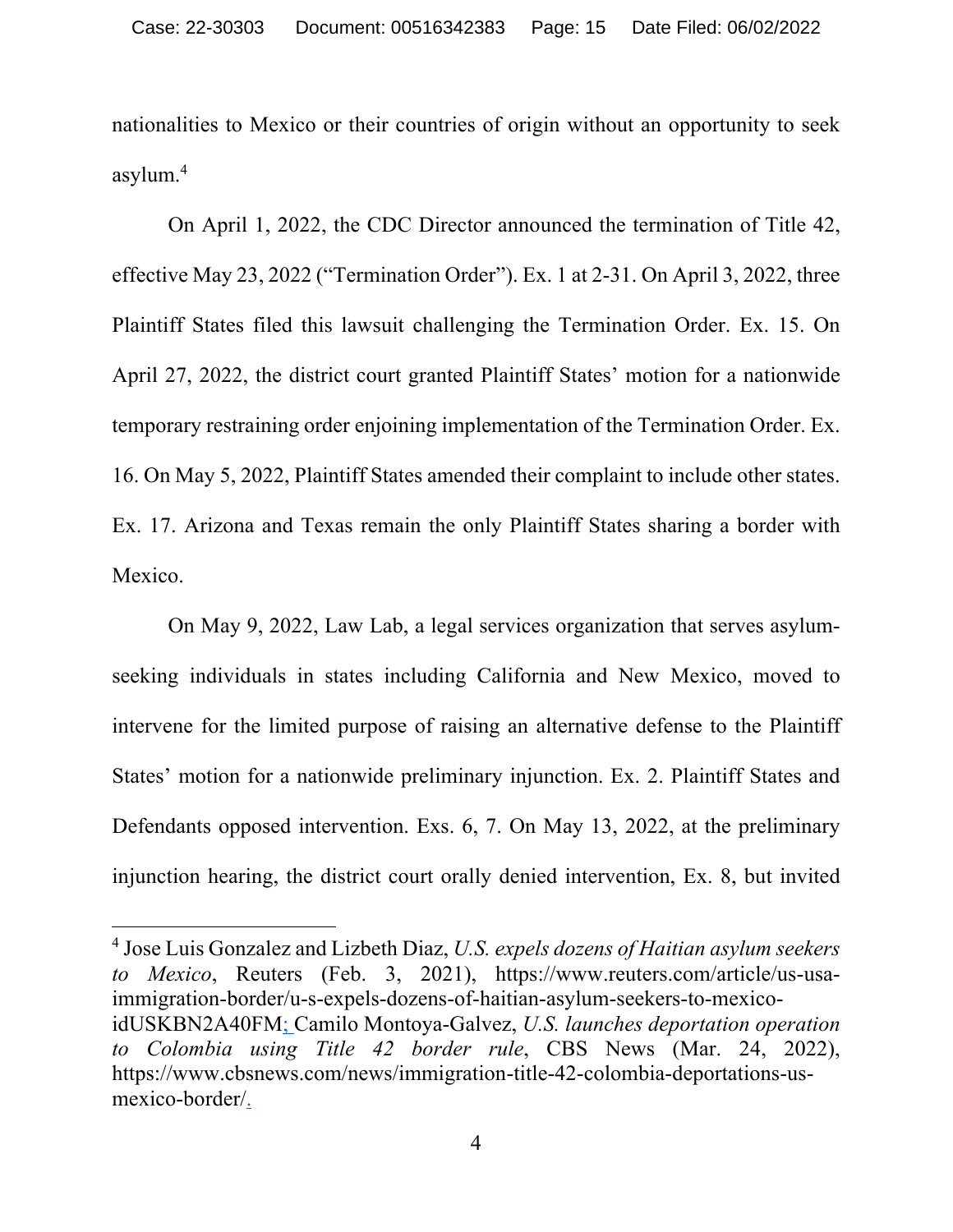Proposed Intervenors to present oral argument and submit a brief as *amici curiae*, which Proposed Intervenors did, Ex. 9.

On May 20, 2022, the district court granted Plaintiff States' motion for a nationwide preliminary injunction. Exs. 10, 11. Defendants and Law Lab appealed.

Law Lab gave notice of this motion to all parties on June 1, 2022. Plaintiff States oppose the motion, but have not indicated if they will file an opposition. Defendants will determine their position after the motion is filed.

#### **ARGUMENT**

# **I. Law Lab has standing to appeal the nationwide scope of the preliminary injunction order.**

Law Lab seeks a stay of the nationwide scope of the preliminary injunction pending its appeals of its denied Motion for Limited Intervention, Ex. 8, and of the nationwide scope of the injunction, Exs. 10, 11. Law Lab may appeal the nationwide scope of the preliminary injunction together with the denied Motion for Limited Intervention. *DeOtte v. State*, 20 F.4th 1055, 1066-67 (5th Cir. 2021) (holding denied intervenors may appeal intervention and merits simultaneously).

Law Lab has suffered (and will continue to suffer) harm from the nationwide scope of the injunction. *DeOtte*, 20 F.4th at 1070 ("Standing to appeal requires injury from the judgment of the lower court," and requires appellant to show injury in fact, causal connection, and redressability).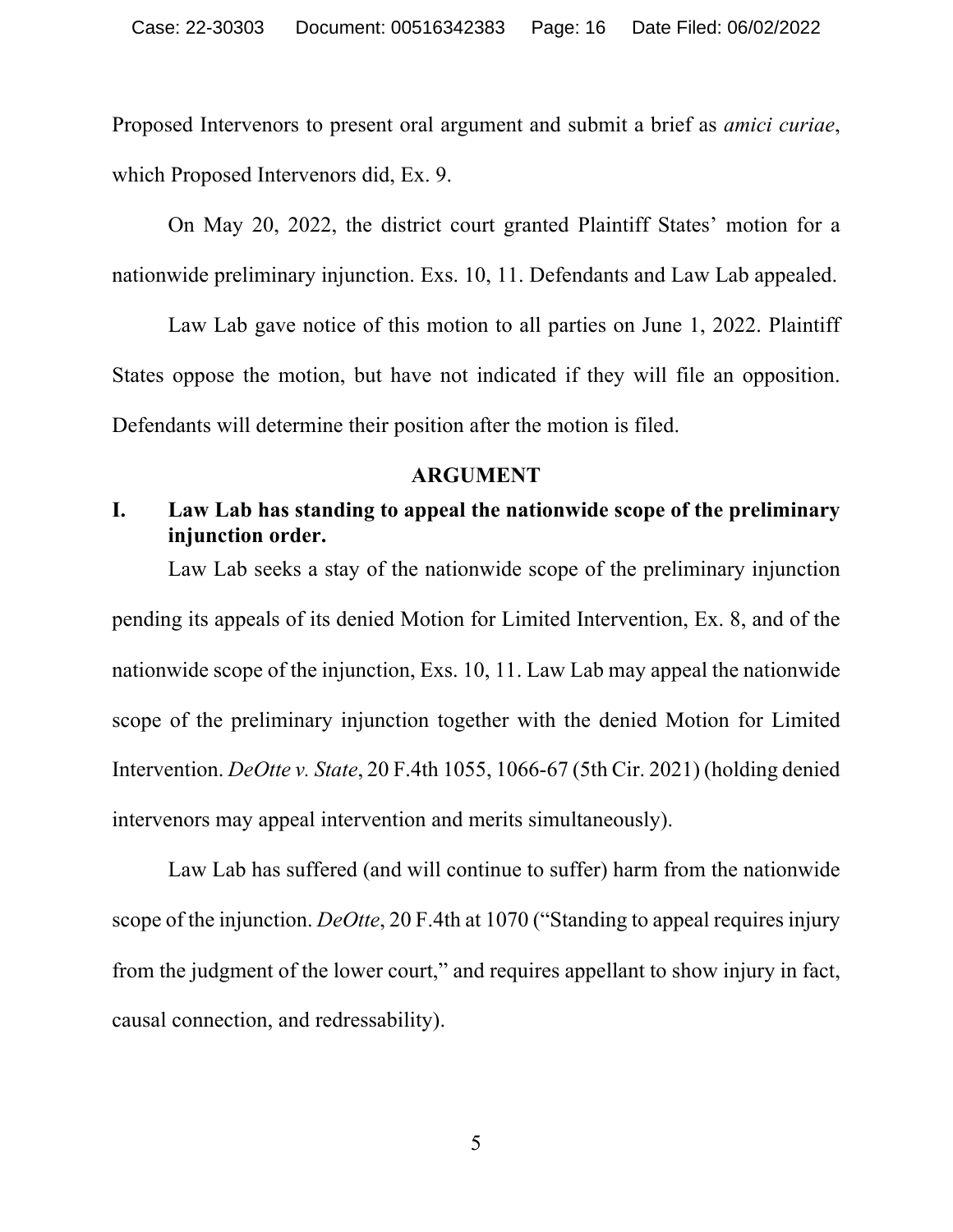Law Lab's organizational mission is, *inter alia*, to advance migrant and refugee justice, including by serving individuals seeking asylum near the California and New Mexico borders with Mexico. Ex. 5 ¶¶ 2, 10. Title 42's wholesale suspension of the asylum system at the border has frustrated Law Lab's mission "on multiple levels." *Id.* ¶¶ 14-16. Title 42 has "stalled certain core aspects" of Law Lab's mission-related programming, *id.* ¶ 14, including by impeding its ability to engage in collaborative representation projects in California and New Mexico, *id.* ¶ 16. In addition, Law Lab has had to divert resources to meet the needs of individuals on the Mexican side of the California-Mexico border who are blocked from seeking asylum, including by distributing accurate information about the options that such individuals have, *id.* ¶¶ 20-21, and has had to "respond to a flood of inquiries and community uncertainty," *id.* ¶ 22.

The nationwide injunction extended the life of those harms, and will worsen them by creating yet another layer of uncertainty and opportunity for harm to asylum-seeking individuals. *Id.* ¶¶ 20-21. "If Title 42's termination does not take effect," this "would compel Law Lab . . . to continue diverting resources to combat another prime opportunity for misinformation and exploitation of asylum-seeking individuals on the border." *Id.* ¶ 20.

But for the nationwide injunction, Law Lab would have been permitted to resume its services to individuals seeking asylum in California and New Mexico on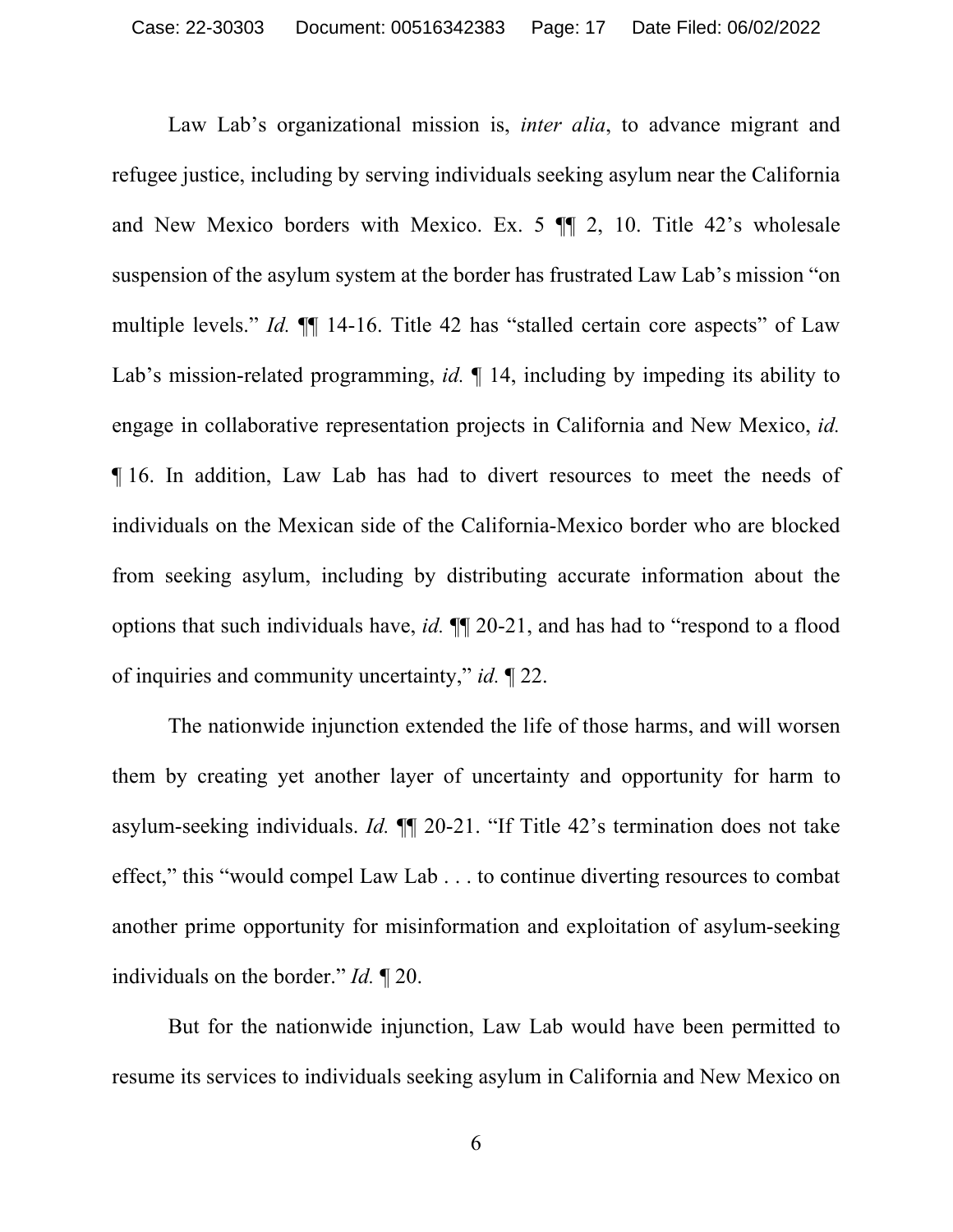May 23, 2022. Ex. 1. Most important for present purposes, the nationwide scope of the injunction stymied Law Lab's operations by blocking access to the asylum system for individuals who intend to seek asylum along the southern border in California and New Mexico *even if they have no intent to reside in Plaintiff States*. Ex. 5 ¶¶ 10-13. An order limiting the scope of this injunction and allowing it to run only in the Plaintiff States' geographic boundaries would permit Law Lab to resume its mission-driven work.

Thus, Law Lab can establish injury in fact, causal connection, and redressability in support of its standing to appeal the geographic scope of the preliminary injunction.

## **II. This Court should stay the preliminary injunction pending appeal insofar as it operates outside the geographic bounds of the Plaintiff States.**

A party may move to stay an order granting an injunction pending appeal. Fed. R. App. P. 8(a)(1)(C). Courts consider four factors in deciding such a motion: (1) whether the party seeking the stay is likely to succeed on the merits of its appeal; (2) whether the applicant would suffer irreparable harm absent a stay; (3) whether granting the stay would substantially harm other parties interested in the proceedings; and (4) whether granting the stay would serve the public interest. *Veasey v. Perry*, 769 F.3d 890, 892 (5th Cir. 2014) (*citing Nken*, 556 U.S. at 426). The first two factors "are the most critical." *Nken*, 556 U.S. at 434.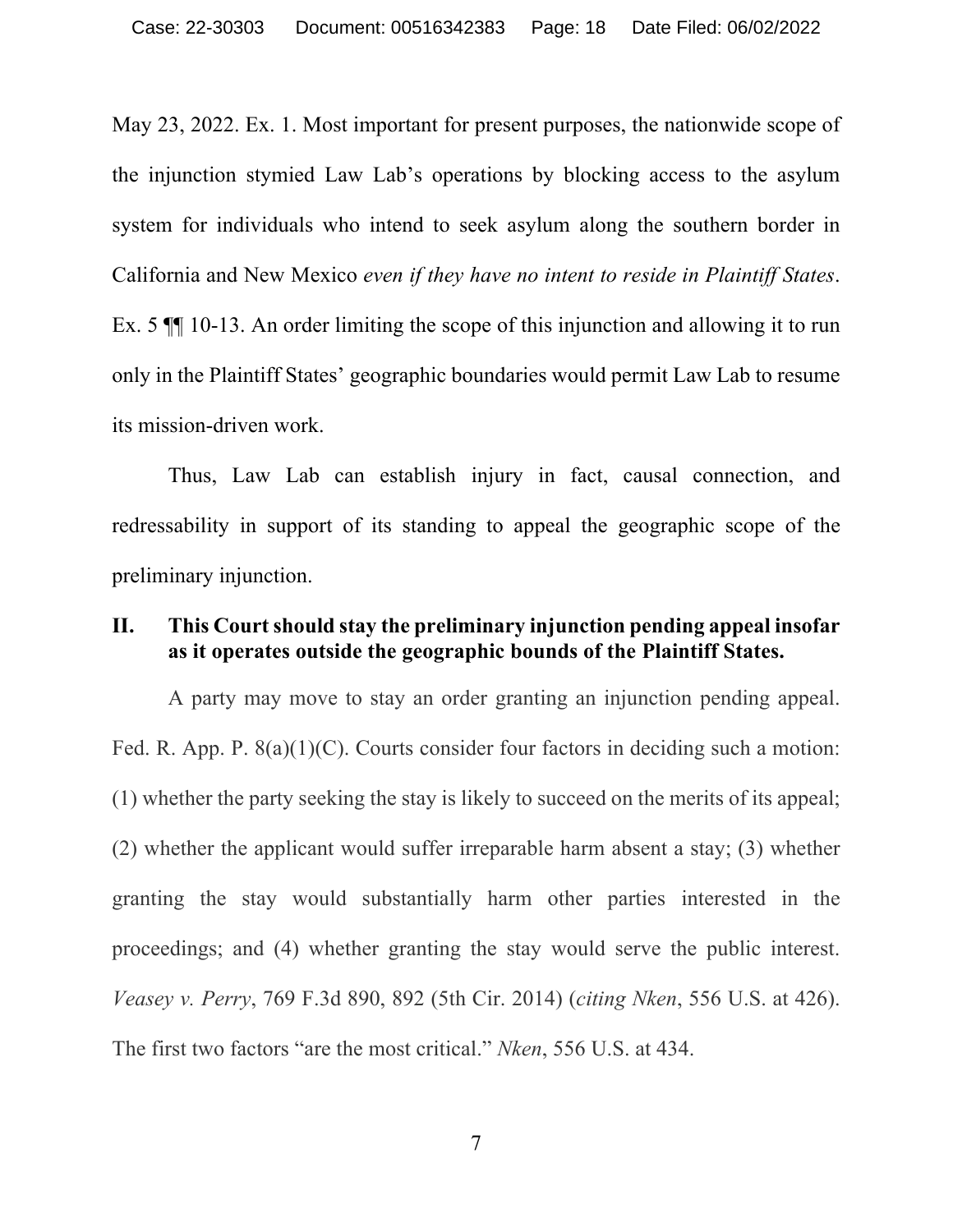### **A. Law Lab is likely to succeed on the merits of its claim on appeal.**

Law Lab can establish "a strong showing of likelihood of success on the merits" of its appeal of the denial of its motion to intervene and of the nationwide scope of the injunction, as required by the first stay factor. *See Woodfox v. Cain*, 789 F.3d 565, 569 (5th Cir. 2015).

## **1. The district court erred in denying intervention.**

As an initial matter, Law Lab is likely to succeed on its appeal of the denial of its motion for limited intervention as of right and permissive intervention, Ex. 8. The right to intervene is reviewed de novo. *Sierra Club v. Espy*, 18 F.3d 1202, 1204 (5th Cir. 1994). Law Lab demonstrated that it is entitled to intervene as of right by showing (1) that its application to intervene was timely; (2) that it has an interest related to the policy that is the subject of the action; (3) that the disposition of the action may "as a practical matter, impair or impede [its] ability to protect that interest"; and (4) that its interest is inadequately represented by existing parties to the suit. *See* Fed. R. Civ. P. 24(a); Ex. 2 at 7-14.<sup>5</sup> The district court did not issue a written denial, instead orally explaining that Proposed Intervenors' interests were adequately represented by Defendants. Ex. 22 at 5:6-7:5.

<sup>&</sup>lt;sup>5</sup> For the same reasons presented here, Proposed Intervenor is also likely to prevail on its appeal of the denial of permissive intervention, which is reviewed for abuse of discretion. *See League of United Latin Am. Citizens, Council No. 4434 v. Clements*, 884 F.2d 185, 189 (5th Cir. 1989).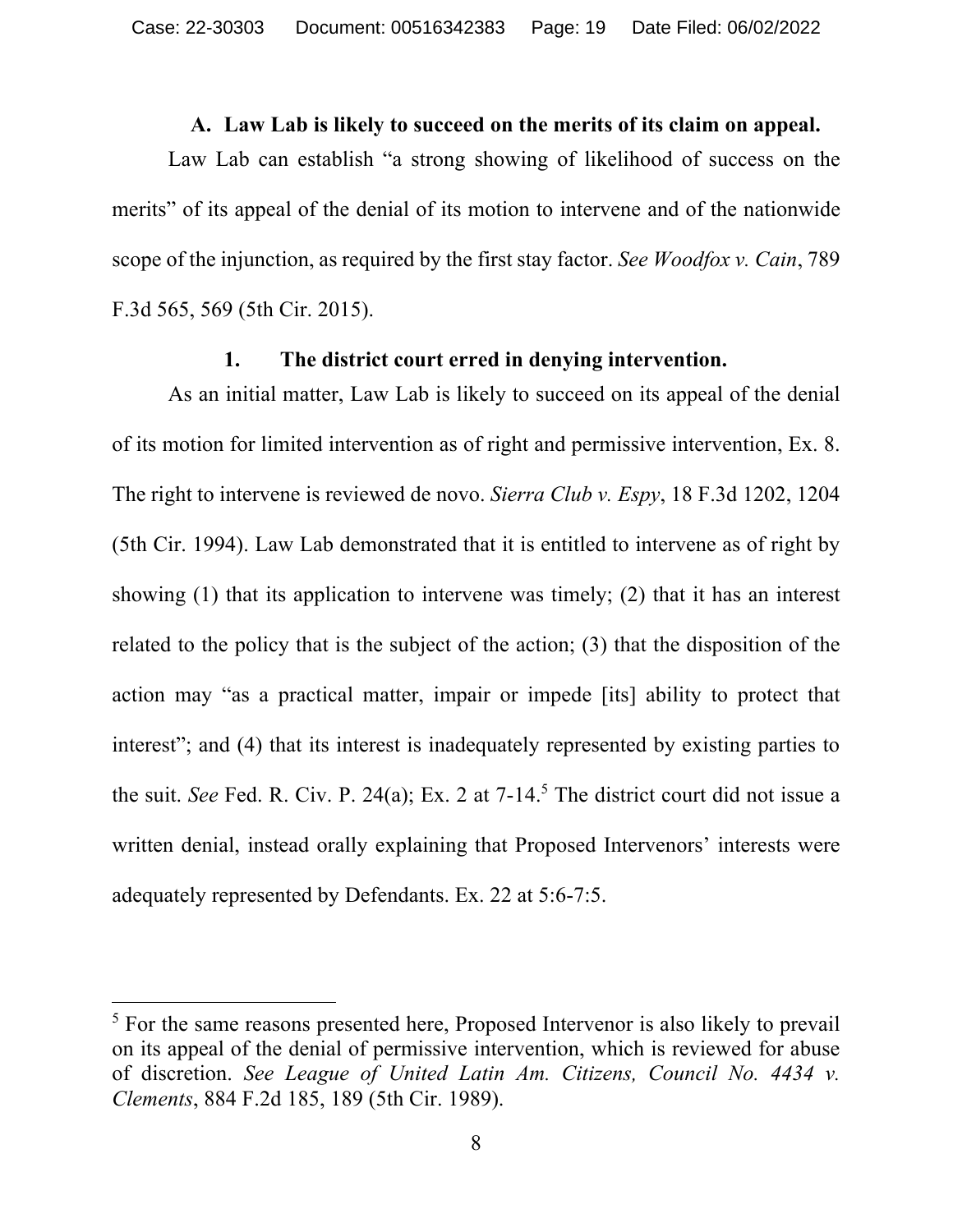The district court's ruling is foreclosed by this Court's precedent. As this Court held in *Texas v. United States*, even when the government defends a policy benefiting proposed intervenors, the government's interest may still differ from intervenors' due to the government's overriding interest in "expansive . . . executive authority" and "efficiently enforcing the immigration laws." 805 F.3d at 663. This is precisely such a case. Law Lab seeks to advance migrant and refugee justice, including by assisting individuals seeking asylum near the California and New Mexico southern borders. Ex. 5  $\P$  2, 10-13. It has no interest in expanding federal immigration authority or its efficient enforcement. Therefore, its interests diverge sharply from those of Defendants.

As the district court noted, Defendants have made their divergent interests manifest by declining to present *any* argument for limiting the scope of the preliminary injunction to the Plaintiff States. Ex. 10 at 46; *see Texas*, 805 F.3d at 663 (divergent government interest impacting litigation weighed in favor of intervention).

In light of this, it is no answer that Law Lab merely seeks to pursue a litigation strategy that has been rejected by Defendants. The issue Law Lab seeks to raise goes to the scope and nature of the relief available, not mere litigation strategy. Moreover, where there is a "lack of unity in all objectives," it is sufficient for Law Lab to show that it plans to advance "real and legitimate additional or contrary arguments" to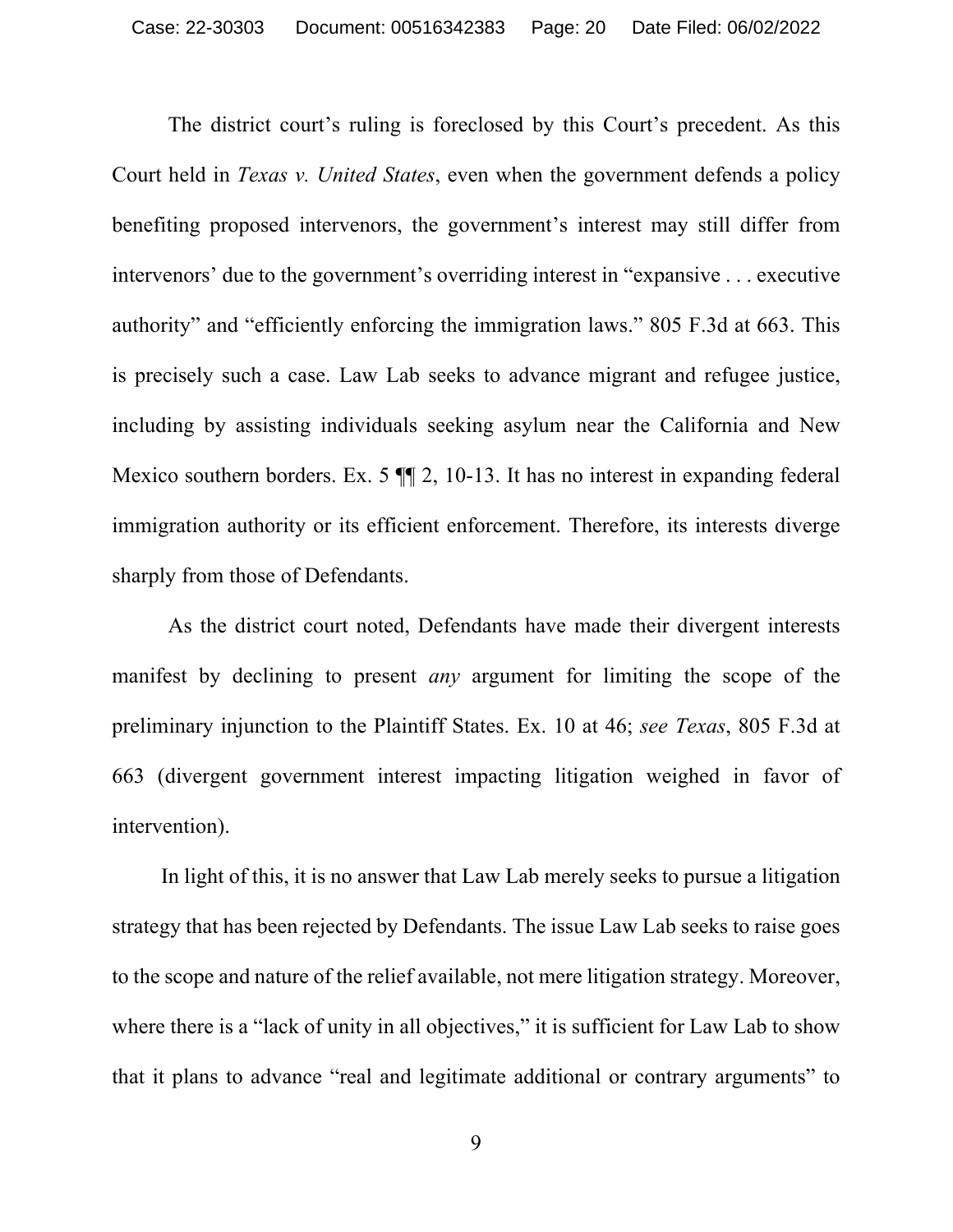meet Rule 24(a)'s requirement that the government's representation "*may* be inadequate." *Texas*, 805 F.3d at 662-64 (cleaned up). Law Lab's interests diverge from Defendants' and, to advance those interests, it seeks to pursue an argument Defendants have not pressed. Accordingly, Law Lab is likely to prevail on appeal of the denial of intervention.

## **2. The record in this case does not warrant a nationwide injunction.**

Not a single piece of record evidence supports the critical premise for nationwide relief in this case: that the termination of Title 42 in non-plaintiff states, including California and New Mexico, will harm the Plaintiff States. On the other hand, it is undisputed that the district court's order imposes significant burdens on people who will never harm the Plaintiff States, because it bars access to the asylum system for people who have no intention of ever leaving California or New Mexico. And the injunction greatly harms Law Lab's interests in assisting such individuals, even though they will never burden any Plaintiff State.

"[A] district court should think twice—and perhaps twice again—before granting universal anti-enforcement injunctions against the federal government. Even if it turns out that the . . . States in this case are entitled to relief, it is difficult to see why an injunction applicable only to them would not do the trick." *Arizona*, 31 F.4th at 484 (Sutton, C.J., concurring) (staying a nationwide injunction entered on behalf of several states challenging federal immigration policy). *See also DHS v.*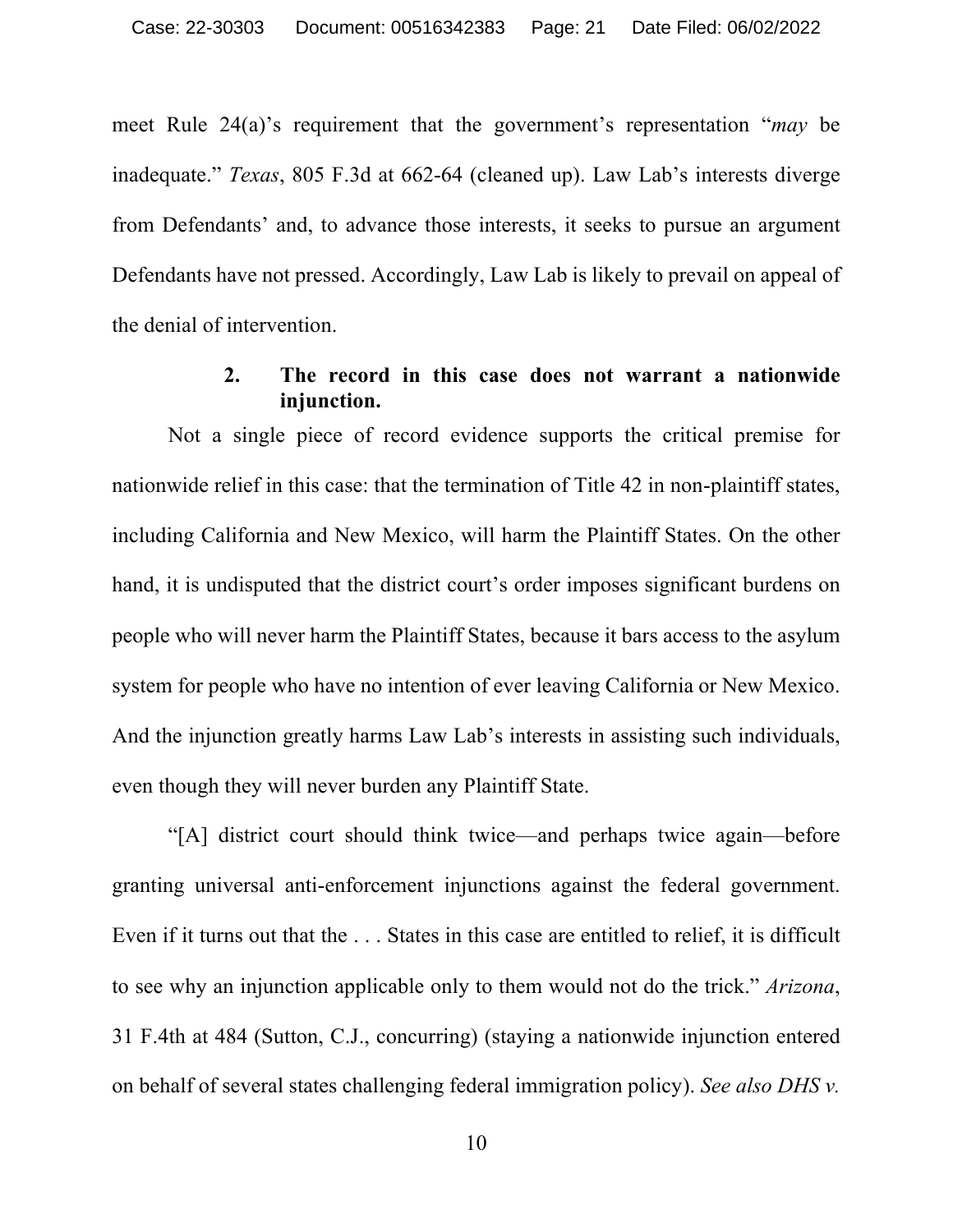*New York*, 140 S. Ct. at 600 (Gorsuch, J., concurring) ("Equitable remedies . . .are meant to redress the injuries sustained by a particular plaintiff in a particular lawsuit. When a district court . . . goes further than that, ordering the government to take (or not take) some action with respect to those who are strangers to the suit, it is hard to see how the court could still be acting in the judicial role of resolving cases and controversies."); *Trump v. Hawaii*, 138 S. Ct. at 2425-29 (Thomas, J., concurring). Here, as in *Arizona*, a nationwide injunction is not necessary to remedy—and is entirely out of proportion with—Plaintiff States' alleged harms.

Injunctions must be tailored to take account of case-specific factors. *Califano v. Yamasaki*, 442 U.S. 682, 702 (1979). *See also Fiber Sys. Int'l, Inc. v. Roehrs*, 470 F.3d 1150, 1159 (5th Cir. 2006) ("[A]n injunction must be narrowly tailored to remedy the specific action necessitating the injunction."). Such tailoring requires considering the precise injury that gave rise to the suit and modulating relief accordingly. *Lewis v. Casey*, 518 U.S. 343, 357 (1996); *see also E.T. v. Paxton*, 19 F.4th 760, 763 (5th Cir. 2021) (state-wide injunction should have been narrowed to address only the harms to the plaintiffs). Where the injury to the prevailing party is slight, equitable relief should typically be correspondingly modest. *Milliken* v. *Bradley*, 418 U.S. 717, 738 (1974) (in "any equity case, the nature of the violation determines the scope of the remedy"); *Scott v. Schedler*, 826 F.3d 207, 211 (5th Cir. 2016) (an injunction "is overbroad if it is not narrowly tailored to remedy the specific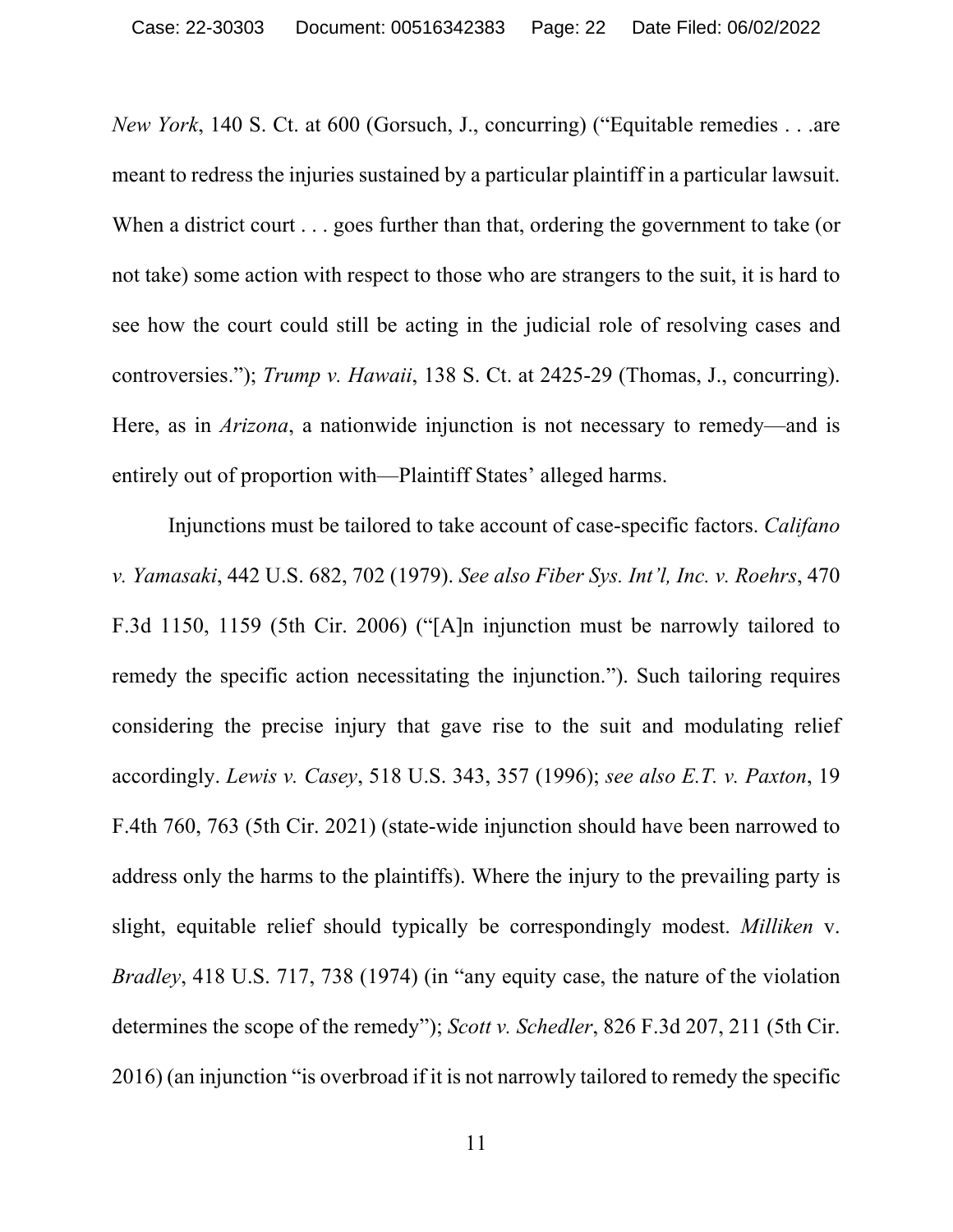action which gives rise to the order") (cleaned up). To apply this principle of proportionality, courts must weigh the harm suffered by the plaintiff against the burdens of imposing injunctive relief on the defendant and the public at large, including parties not before the court. *eBay v. MercExchange, L.L.C.*, 547 U.S. 388, 391-93 (2006); *Weinberger v. Romero-Barcelo*, 456 U.S. 305, 312 (1982).

Courts must also consider the viability of narrower alternatives. *See Trump v. Internat'l Refugee Assistance Project*, 137 S. Ct. 2080, 2087-88 (2017) (per curiam) (narrowing injunction that swept "much further" than what would have been necessary to redress the injuries of the plaintiffs and others "similarly situated."). In *Dayton Board of Education v. Brinkman*, the Supreme Court reversed the lower court because "instead of tailoring a remedy commensurate to the three specific violations, the Court of Appeals imposed a systemwide remedy going beyond their scope." 433 U.S. 406, 417 (1977). Similarly, in *Lewis,* the Supreme Court struck down a sweeping injunction because the "violation ha[d] not been shown to be systemwide, and granting a remedy beyond what was necessary to provide relief to [plaintiffs] was therefore improper." 518 U.S. at 360.<sup>6</sup>

<sup>6</sup> *See also New York v. DHS*, 969 F.3d 42, 87-88 (2d Cir. 2020) (limiting geographic scope of injunction against Trump Administration's public charge rule to three plaintiff states); *Innovation Law Lab v. Wolf*, 951 F.3d 986, 990 (9th Cir. 2020) (limiting geographic scope of injunction against Trump Administration's Migrant Protection Protocols ("MPP") to Ninth Circuit); *Texas v. United States*, 14 F.4th 332, 341 (5th Cir. 2021) (partially staying injunction against Biden Administration's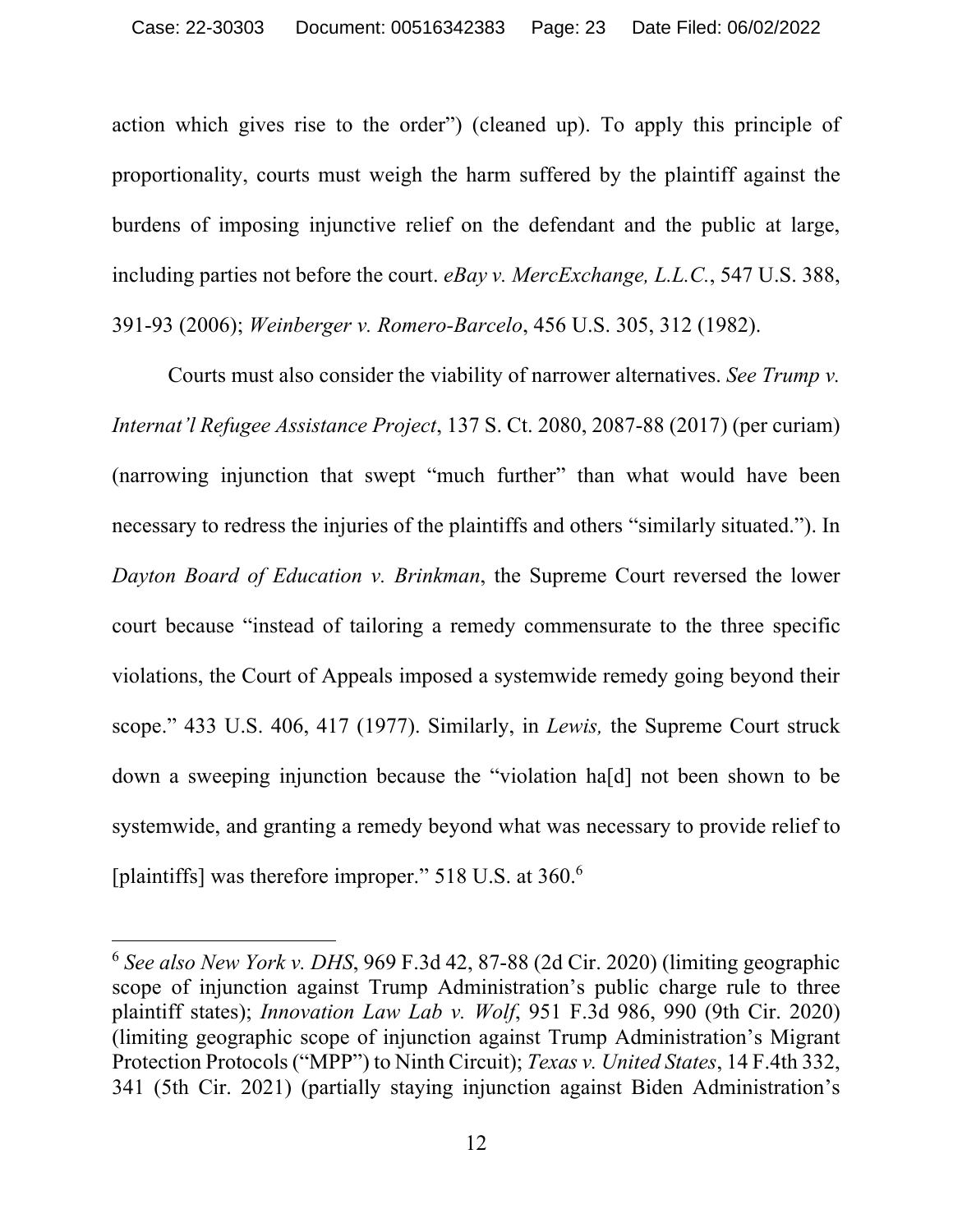The nationwide injunction ordered below plainly contravenes these equitable principles. The injunction is entirely out of proportion with Plaintiff States' showing of harm, and not justified by the general need for "uniform" immigration policy or the Administrative Procedure Act ("APA")'s remedial scheme.

## **a. The record evidence does not support nationwide relief.**

The district court found Plaintiff States had established irreparable injury in support of their request for a nationwide injunction "based on the government's own predictions[] the Termination Order will result in an increase in daily border crossings," potentially as high as "18,000," and on "evidence supporting the Plaintiff States' position that such a rise in border crossings will increase their costs for healthcare reimbursements and education services" that are not recoverable. Ex. 10 at 44-45. That evidence does not support a nationwide injunction.

*First*, the 18,000 figure—itself just a projection for purposes of emergency planning, *see* Ex. 19 at 25—says nothing about how many—if any—of those individuals will (1) enter non-plaintiff states as a result of the Termination Order; (2) later move to and reside in Plaintiff States; and then (3) impose economic costs on those Plaintiff States once there. It does not describe *any* injury "directly traceable" to the Termination Order taking effect in non-plaintiff states, let alone

enforcement priorities, citing its nationwide scope), *vacated*, 24 F.4th 407 (5th Cir. 2021) (mem.), *appeal dismissed*, 2022 WL 517281 (5th Cir. Feb. 11, 2022).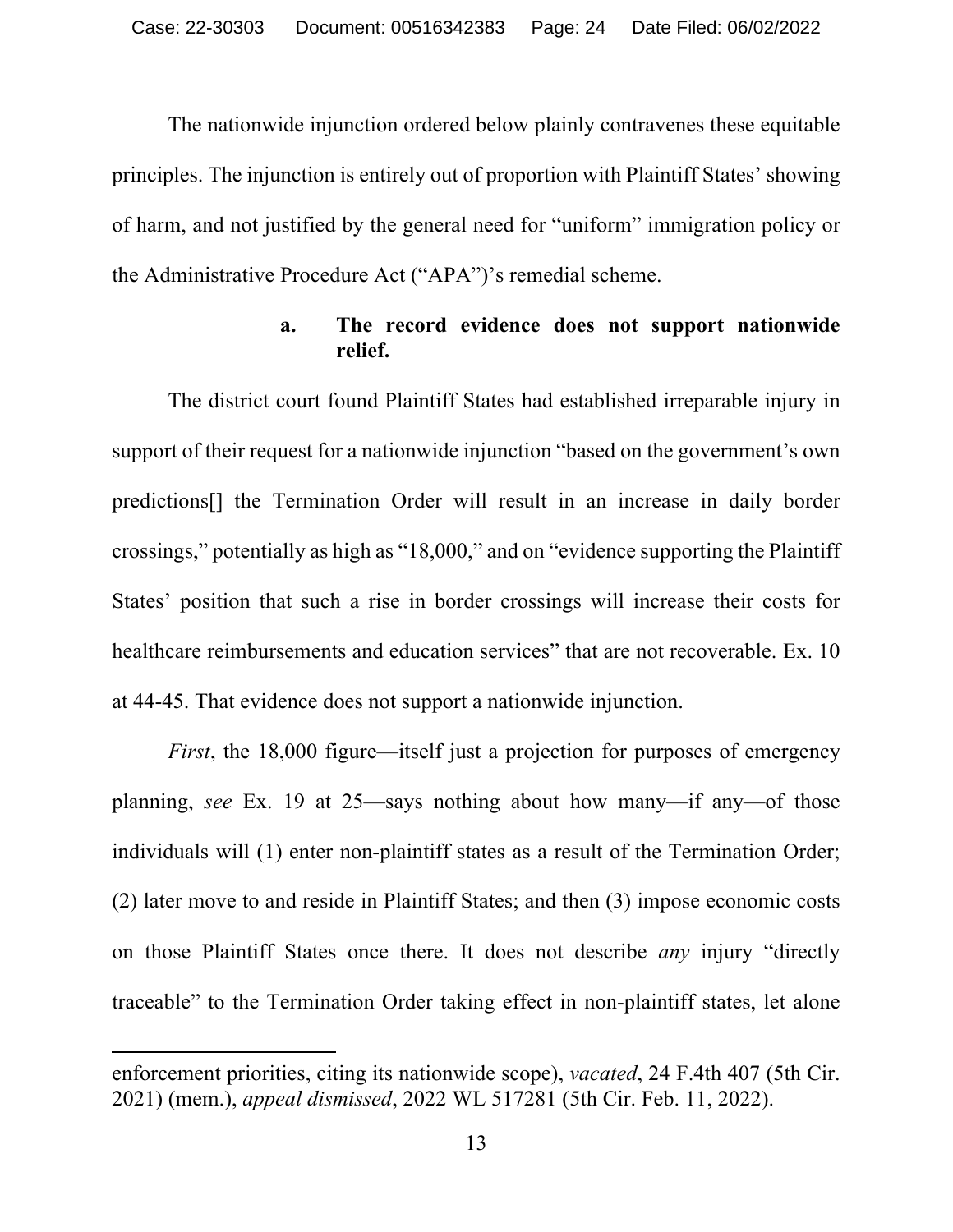sufficient injury to justify the nationwide scope of the preliminary injunction, particularly given the manifest harm to non-parties that the order imposes. *Cf. California v. Texas*, 141 S. Ct. 2104, 2117 (2021) (plaintiff states failed to establish standing where they "failed to show how this injury is directly traceable to any actual or possible unlawful Government conduct[.]").

*Second*, the evidence of increased healthcare costs is based on examples not traceable to the implementation of the Termination Order *anywhere*, let alone in nonplaintiff states. Plaintiff States' assertion that "Yuma Regional Medical Center ("YRMC") in Arizona was forced to provide \$546,050 in unreimbursed medical care for unauthorized [immigrants]," Ex. 18 at 21, refers to costs associated with providing services to individuals "while in ICE custody," Ex. 20 at 4, not individuals who could enter through non-plaintiff states because of the termination Title 42. Similarly, evidence of increased healthcare costs to Missouri refers to costs to treat "ineligible [immigrants]" generally. Ex. 21 at 5. It says nothing about the hypothetical group of people who would have been expelled pursuant to Title 42 but for the Termination Order, let alone the subset of such individuals who would enter the United States through California or New Mexico and later move to Plaintiff States. Plaintiff States' evidence of education costs is similarly untraceable to the operation of Title 42 in non-plaintiff states. *See id.* at 4; Ex. 18 at 21.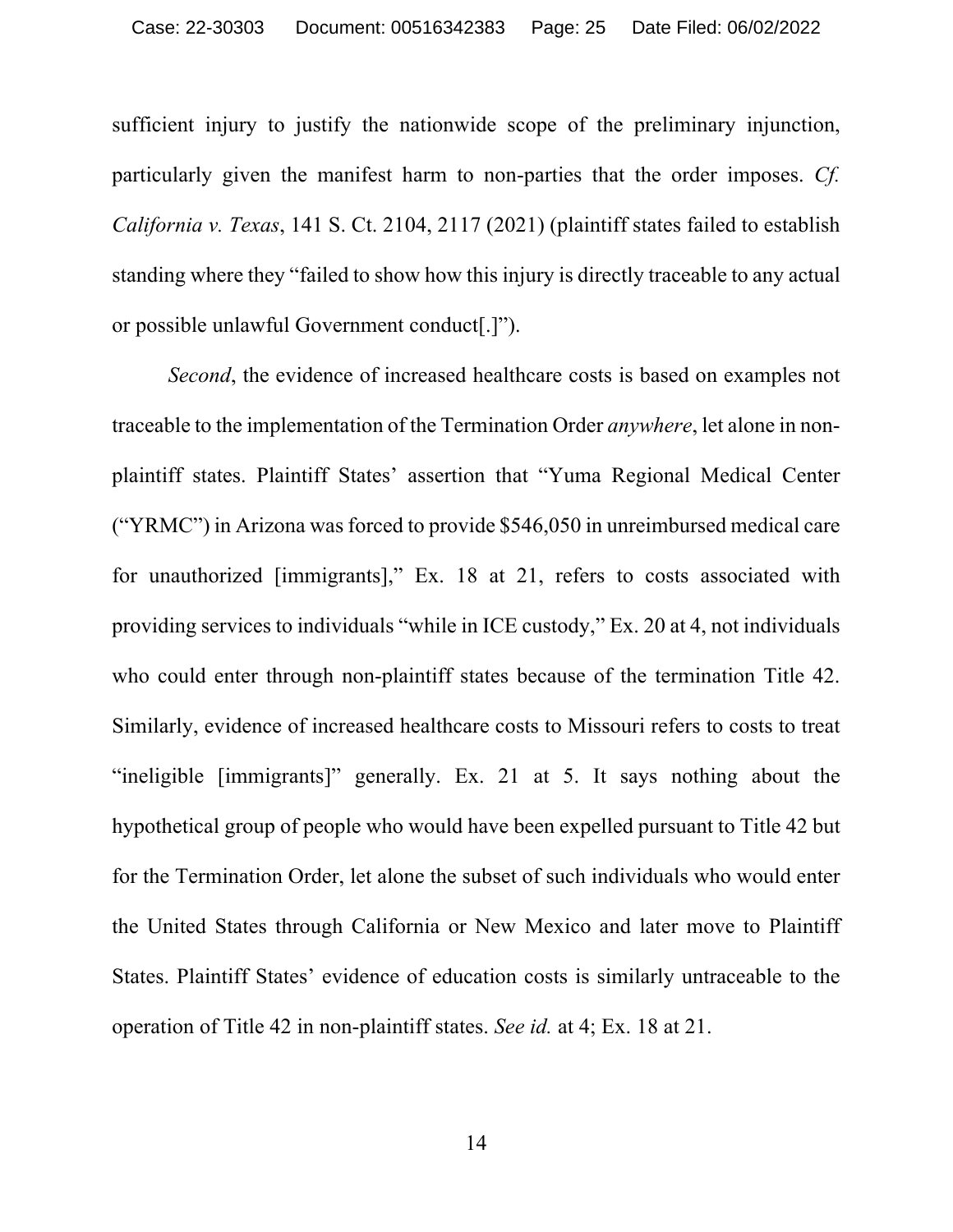Thus, under basic principles of remedial proportionality, even if the evidence on which the district court relied suffices to warrant a preliminary injunction in *Plaintiff* States (a view Law Lab does not share), it did not warrant extending that injunction to apply in states that are *not* parties to this case. *See Dayton*, 433 U.S. at 420; *Lewis*, 518 U.S. at 359-60.

The district court's error is particularly glaring insofar as it failed even to consider the severe harm that nationwide relief imposes on thousands of individual non-parties who will never impose any burden on Plaintiff States. *See Weinberger*, 456 U.S. at 312 (equity requires balancing non-party interests). There is no dispute that the Title 42 order that the preliminary injunction keeps in place bars access to asylum for people who have *no intention of leaving California or New Mexico* prior to their cases being resolved, much less travelling to Plaintiff States. *See, e.g.*, Ex. 4 ¶ 20 ("Alicia Decl."); Ex. 3 ¶ 15 ("Kevin Decl."). Nationwide relief bars those individuals from accessing the asylum system, even though they will never do anything that harms the Plaintiff States.

Moreover, ordering nationwide relief for Plaintiff States without considering the countervailing interests of other states effectively permits fewer than half the states to set nationwide immigration policy at the expense of those that did not participate in these proceedings. Plaintiff States' economic interests are no more compelling than other states' countervailing interests in, for example, expanding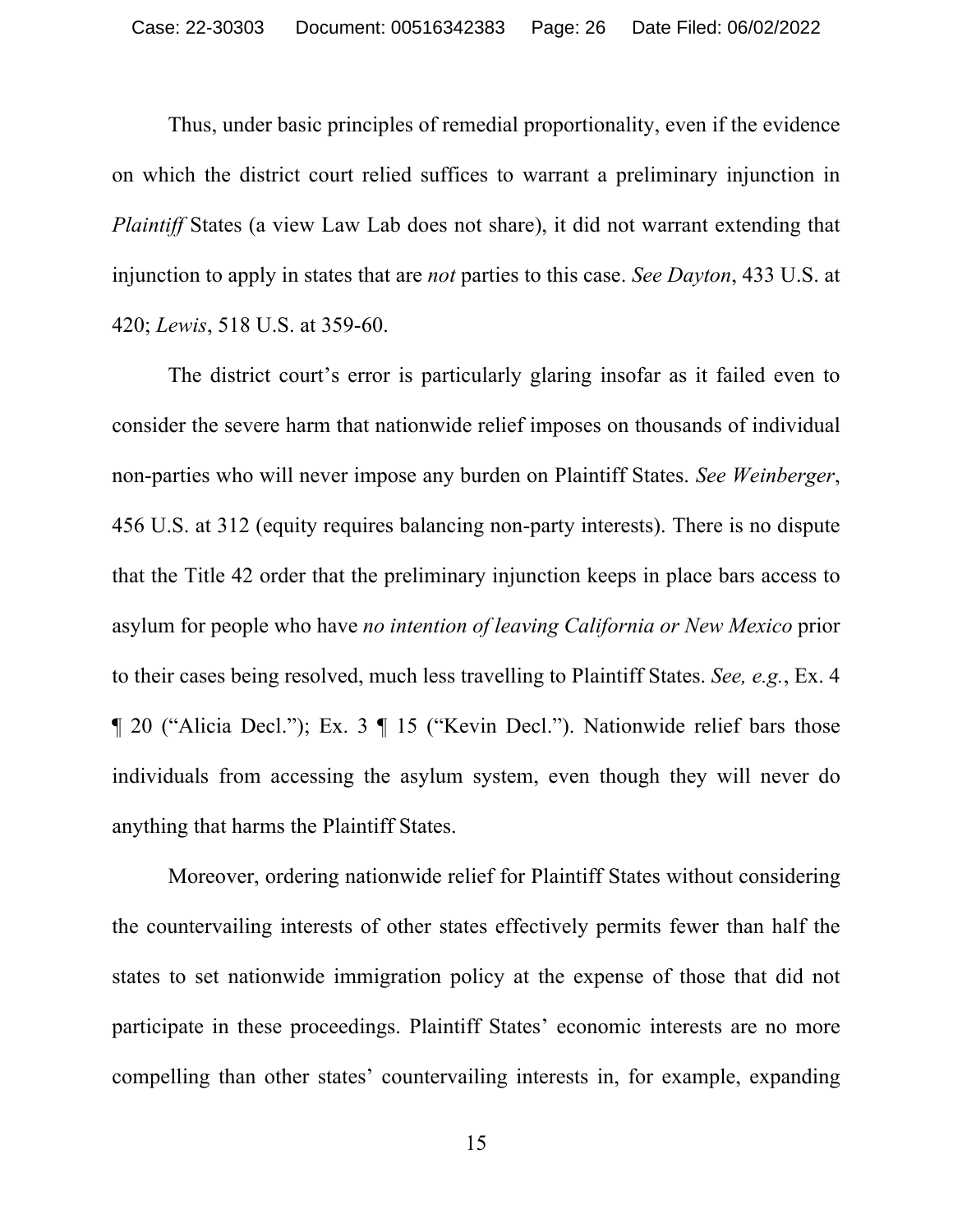their tax bases and labor forces by welcoming people seeking asylum, or their interest in reunifying family members who would otherwise be expelled under Title 42. *See* Brief of Illinois, *et al*., as *Amici Curiae*, *Biden v. Texas*, No. 21-954 (U.S. filed Mar. 21, 2022), 2022 WL 876862 at  $*16$  (noting the "wide range of benefits" to states arising from the federal government's decision to parole asylum seekers into the country, "from access to safe living conditions to family reunification."). To give another example, Plaintiff States' stated interest in not expending costs associated with educating "[undocumented] children," Ex. 18 at 21, runs directly counter to California's interest in doing just the opposite by funding extended educational opportunities for undocumented students,*see* Cal. Educ. Code § 68130.5 (allowing qualifying undocumented students to pay in-state tuition at state community colleges and universities). The nationwide injunction improperly privileges the Plaintiff States' interests, while disregarding core structural principles of interstate equality.

## **b. The need for uniformity does not support nationwide relief.**

The district court also pointed to the need to "promot[e] uniformity in immigration enforcement," Ex. 10 at 47, but that consideration does not justify the nationwide scope of the injunction it entered, for four reasons.

*First*, the Title 42 order (like the order terminating it) derives from the Public Health Services Act, 42 U.S.C. §§ 265, 268, which the federal government read to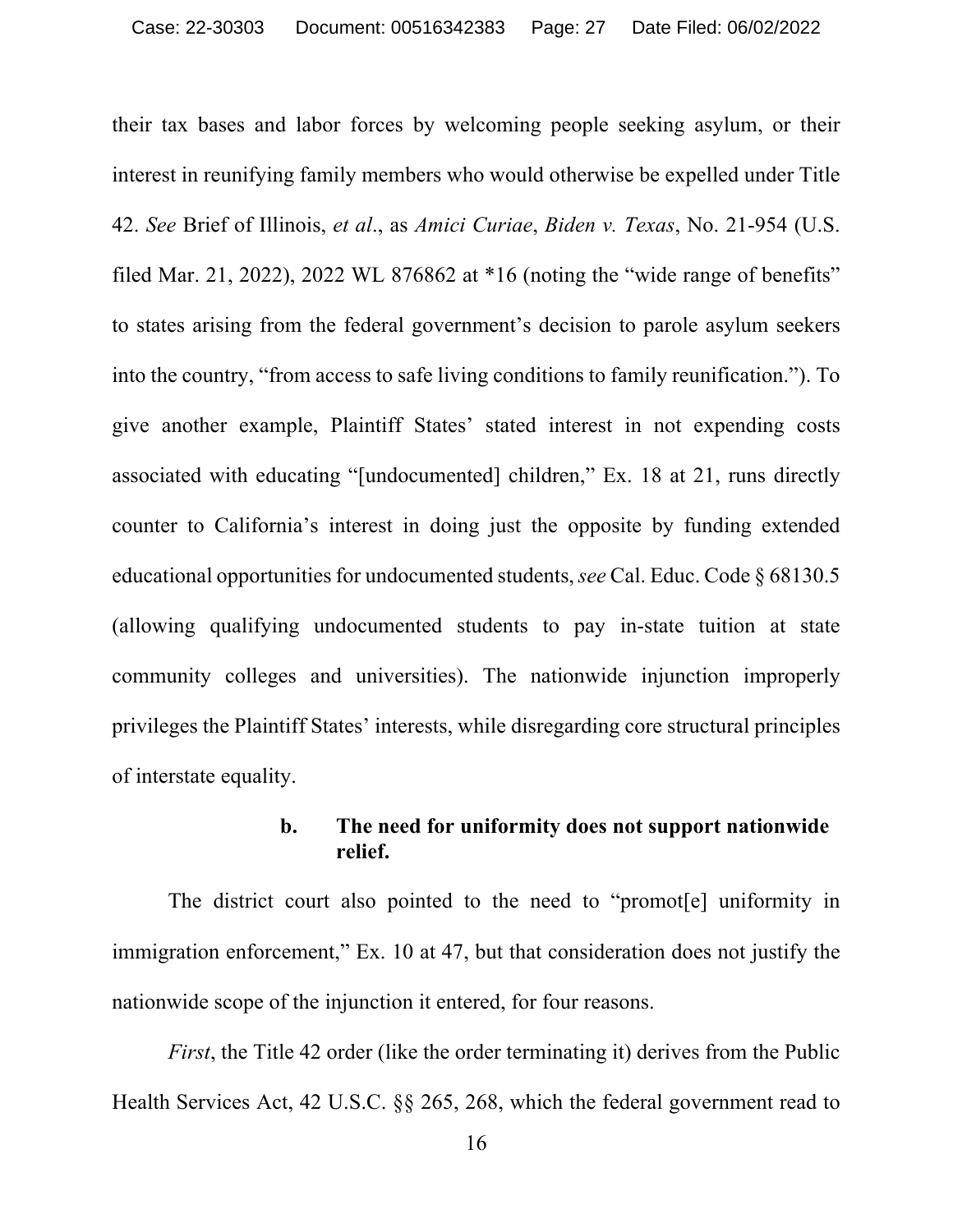provide authority to suspend the entry of certain individuals due to the "danger of the introduction of COVID-19 into the United States." 85 Fed. Reg. 65,806 (Oct. 16, 2020). Title 42 must therefore be analyzed as a public health measure for doctrinal purposes—not an immigration policy. As Secretary Mayorkas has stated, "Title 42 is a public health authority and not an immigration policy."7 COVID-19 public health measures have varied from state to state and region to region throughout the pandemic. Accordingly, the district court erred in relying on the need for "uniformity in immigration enforcement."

*Second*, the district court's reliance on this Court's holding in *Texas v. United States*, 809 F.3d 134 (5th Cir. 2015), which upheld a nationwide injunction, overlooks key differences between that case and this one. *Texas* relied upon the need for uniformity in the implementation of the deferred action program at issue, which was characterized by standardized eligibility criteria and would have conferred uniform benefits upon successful applicants across the country. *Id.* at 147-49. In contrast, Title 42 has been characterized by dis-uniform implementation since its inception. As the record reflects, Title 42 applies differently at some ports of entry

<sup>7</sup> White House Press Briefing, Jen Psaki and Alejandro Mayorkas (Sept. 24, 2021), https://www.whitehouse.gov/briefing-room/press-briefings/2021/09/24/pressbriefing-by-press-secretary-jen-psaki-and-secretary-of-homeland-securityalejandro-mayorkas-september-24-2021/.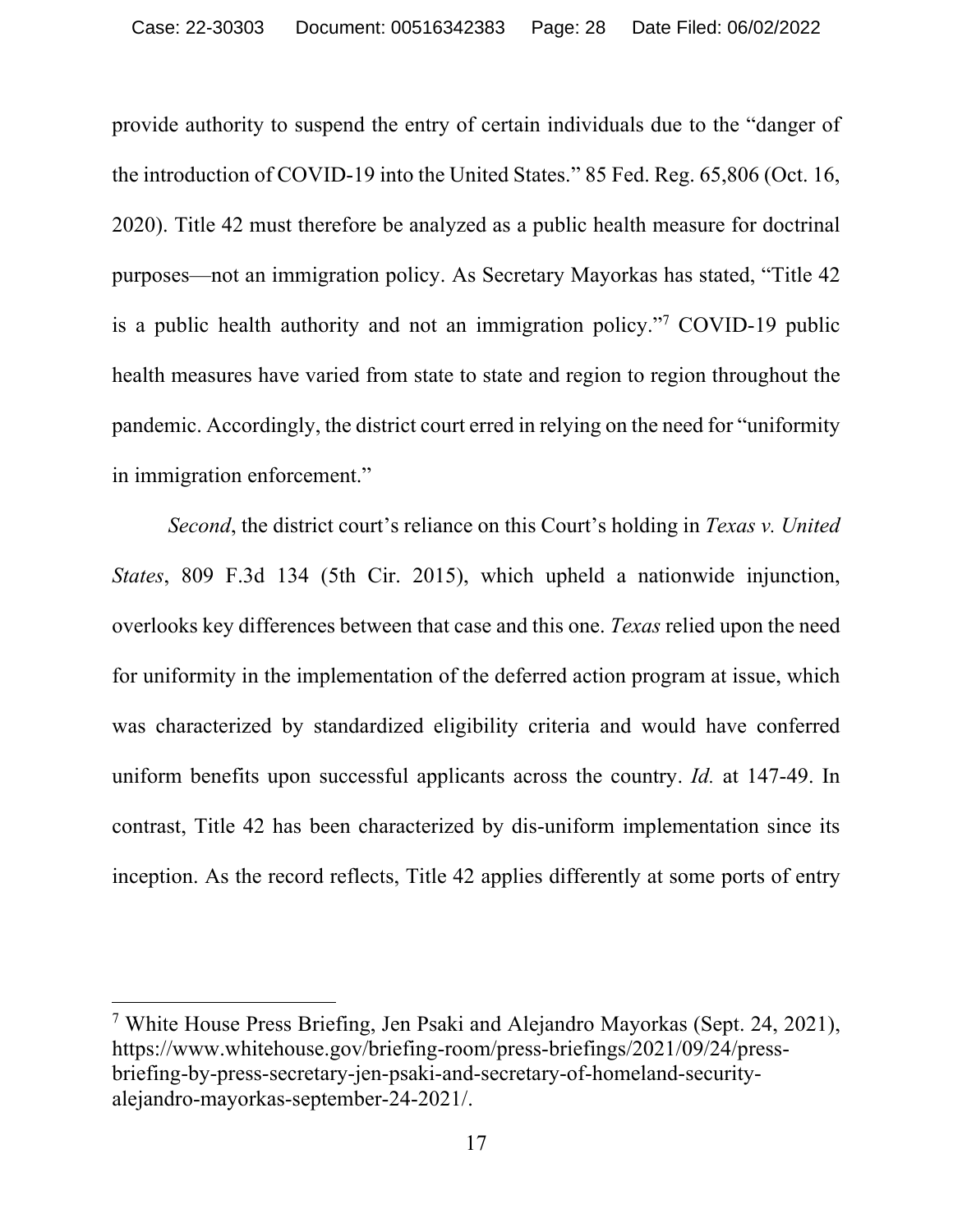than others, and to some nationalities and not others.<sup>8</sup> Any need for uniformity is insufficient to justify nationwide relief with respect to a policy that is *already* implemented differently across the border. Additionally, in *Texas* no party raised a factual dispute before the district court over whether the millions of potential beneficiaries of that immigration benefits program would move from one state to another. In contrast, here Law Lab has raised the issue, and it is the burden of the Plaintiff States to prove that they will suffer harm in *this* case, which they have failed to do. The district court's assertion that a tailored preliminary injunction "will likely do nothing more than shift border crossings from the Plaintiff States to states not covered by the preliminary injunction," Ex. 10 at 47, is wholly unsupported by the record in this case.

*Third*, even in cases involving immigration policies, rather than public health policies with immigration-related effects, the need for uniformity is but one factor among many that courts should consider in tailoring relief. While "[i]t is not beyond the power of a court *in appropriate circumstances*, to issue a nationwide injunction," *Texas*, 809 F.3d at 188 (emphasis added), it hardly follows that virtually every case

<sup>8</sup> *See, e.g.,* Ex. 14 at 5-6 (listing only six ports of entry at which different numbers of individuals have been excepted from Title 42 pursuant to the NGO-supported humanitarian exception process); *see also* Kate Morrissey, *Ukrainians only: Racial disparities in U.S. border policies grow more obvious*, San Diego Union-Tribune (Mar. 19, 2022), https://www.sandiegouniontribune.com/news/immigration /story/2022-03-19/ukrainians-border-title-42.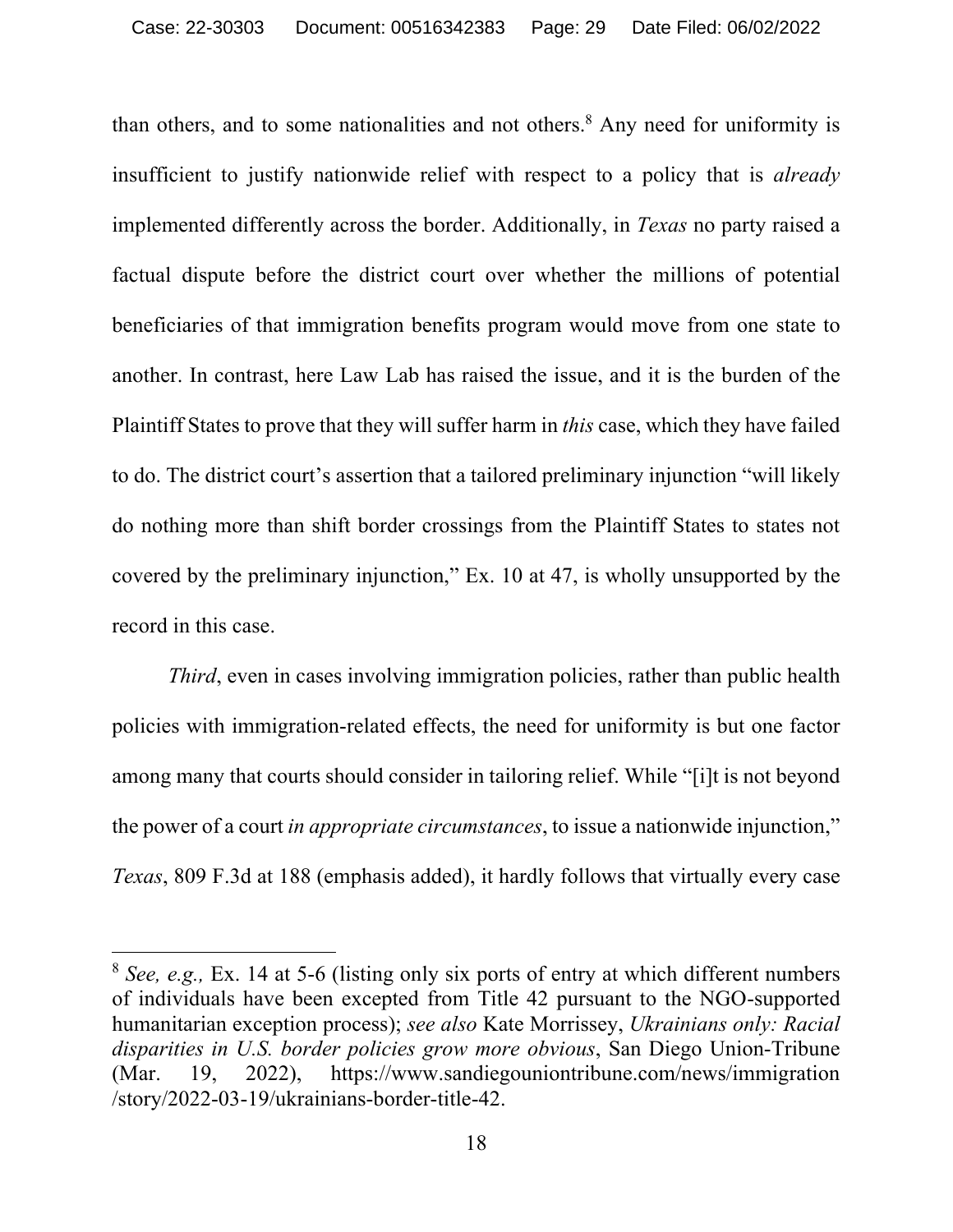affecting immigration law requires nationwide relief. That is not how our system of distributed federal adjudicative power works. *See DHS v. New York*, 140 S. Ct. at 600 (Gorsuch, J. concurring) ("The traditional system of . . . courts issuing interlocutory relief limited to the parties at hand" "encourages multiple judges and . . . circuits to weigh in only after careful deliberation, a process that permits the airing of competing views[.]").

*Finally*, the district court's brief remark that a tailored injunction "would only further complicate DHS's operations," does not warrant the sweeping relief it issued. DHS has not advanced that position. *See* Ex. 7. In fact, splits in the lower courts routinely result in non-uniform immigration policies that the federal government nonetheless implements, despite some resulting increased complexity.<sup>9</sup> As in those

<sup>&</sup>lt;sup>9</sup> For example, from January 2020 to July 2021, a class-wide preliminary injunction required CBP to provide access to counsel to people in MPP *nonrefoulement*  interviews. That order was not binding, and the government did not implement it, outside California. *See Doe v. Wolf*, 432 F. Supp. 3d 1200 (S.D. Cal. 2020); *Doe v. Mayorkas*, 854 F. App'x 115 (9th Cir. 2021). Similarly, since 2018, another classwide preliminary injunction has required arriving asylum seekers found to have a credible fear of persecution to be considered for parole under a previously issued parole directive, and has prohibited ICE from detaining them absent an individualized determination on flight risk or danger. *Damus v. Nielsen*, 313 F. Supp. 3d 317 (D.D.C. 2018). But it applies only to people in ICE custody in the jurisdiction of the Detroit, El Paso, Los Angeles, Newark, and Philadelphia field offices. *Id.* at 325.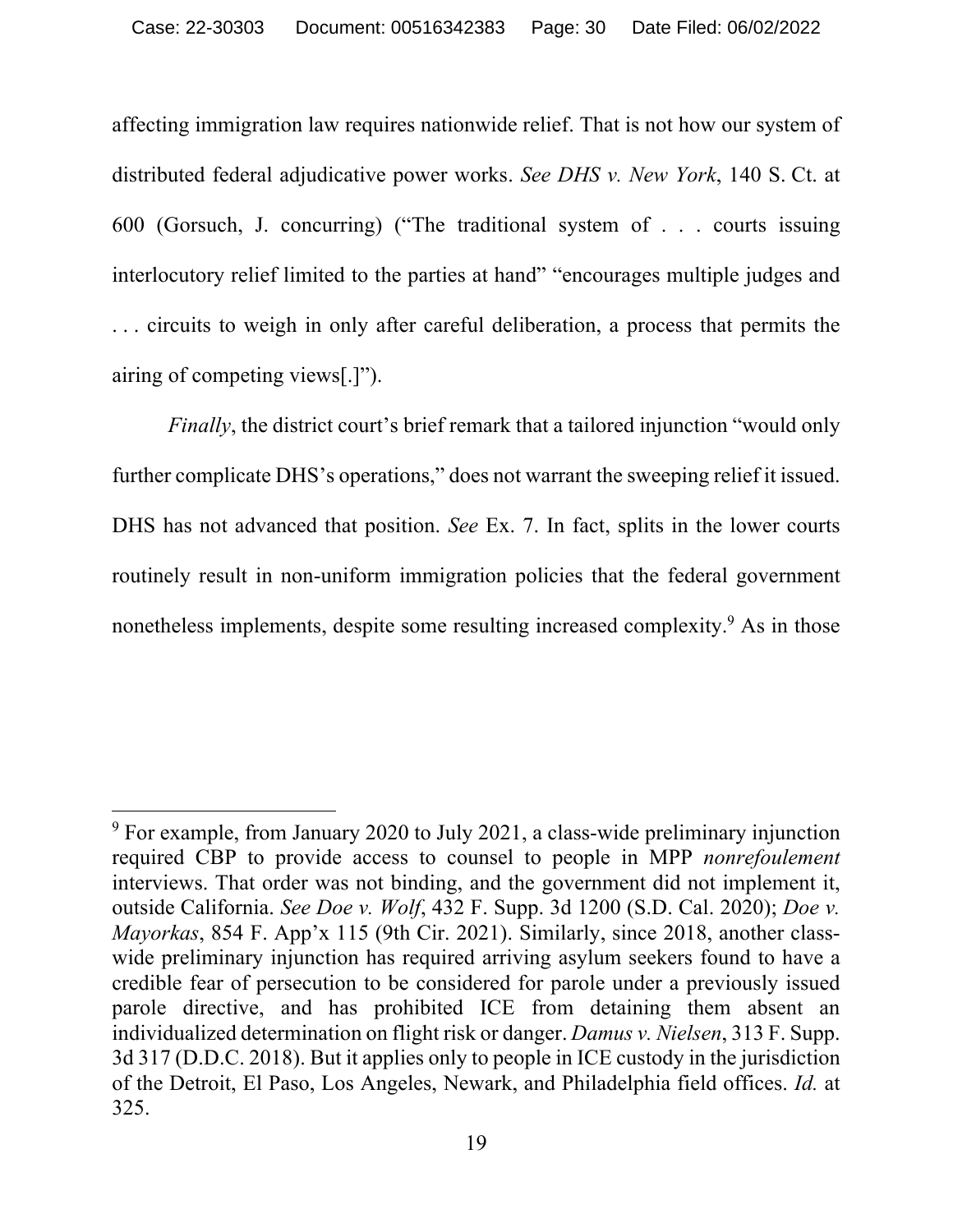cases, it remains practicable here to limit the scope of the injunction to only some geographic areas.10

## **B. Law Lab will suffer irreparable harm absent a stay.**

Stay applicants must demonstrate they are likely to face irreparable injury

absent a stay. *Nken*, 556 U.S. at 426. Law Lab has plainly made that showing.

Title 42 has substantially harmed Law Lab by frustrating Law Lab's mission, disrupting its core functions, and requiring it to redirect significant resources. *See supra* Section I. A stay of the nationwide scope of the preliminary injunction will ameliorate the harms to Law Lab by allowing the Termination Order to take effect in regions critical to Law Lab's mission-driven programming.

# **C. A stay of the nationwide scope of the preliminary injunction will not cause Plaintiff States substantial injury and the public interest warrants a stay.**

"Once an applicant satisfies the first two factors, the traditional stay inquiry calls for assessing the harm to the opposing party and weighing the public interest."

*Nken*, 556 U.S. at 435.

<sup>&</sup>lt;sup>10</sup> The district court rightly chose not to rely on Plaintiff States' assertion that the APA requires nationwide relief. To do so would have been inconsistent with the actual practice in many immigration cases (among others), and contrary to governing Supreme Court precedent concerning Congress's need to speak clearly when displacing courts' traditional equitable authority. *See Monsanto Co. v. Geertson Seed Farms*, 561 U.S. 139, 165-66 (2010)**;** *Miller v. French*, 530 U.S. 327, 340-41  $(2000).$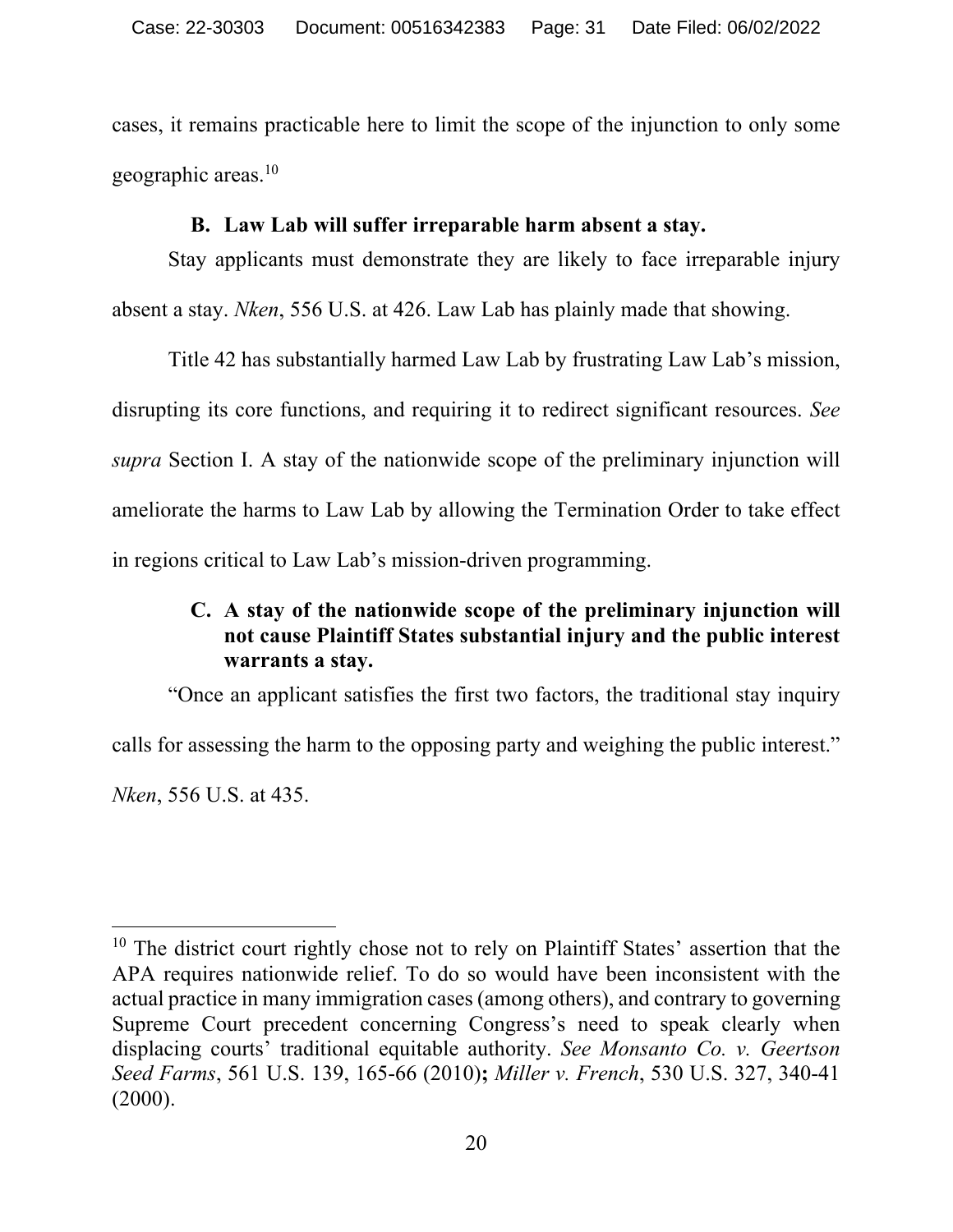For the same reasons that Plaintiff States failed to show why "an injunction applicable only to them would not do the trick," they will not suffer substantial injury if the injunction is stayed outside their borders pending Law Lab's appeal. *Arizona v. Biden*, 31 F.4th at 484 (Sutton, C.J., concurring). Plaintiff States have not proven that any harms they allege in support of a nationwide preliminary injunction will be caused by individuals who would have been expelled under Title 42, but instead will enter through non-plaintiff states and later move to Plaintiff States. *See supra*  Section II(A)(2). Because staying the nationwide scope of the preliminary injunction will still allow the injunction to take effect within the boundaries of Plaintiff States, and because Plaintiff States have not shown that they will be harmed at all by individuals who seek asylum in non-plaintiff states, Plaintiff States will not be substantially injured by this stay.

Consideration of the public interest requires assessing the harm to non-parties. *eBay*, 547 U.S. at 391; *Weinberger*, 456 U.S. at 312. Again, no one has disputed that the district court's order substantially burdens non-parties by cutting off their access to the asylum system even though they will never harm the Plaintiff States, whether because they have no intention of leaving California or New Mexico prior to their cases being resolved, or for countless other reasons. *See, e.g.*, Ex. 4 ¶ 20 (Alicia Decl.); Ex. 3  $\P$  15 (Kevin Decl.) (both stating they have no intent to leave California). For that reason, the public interest will be served by this Court entering a stay of that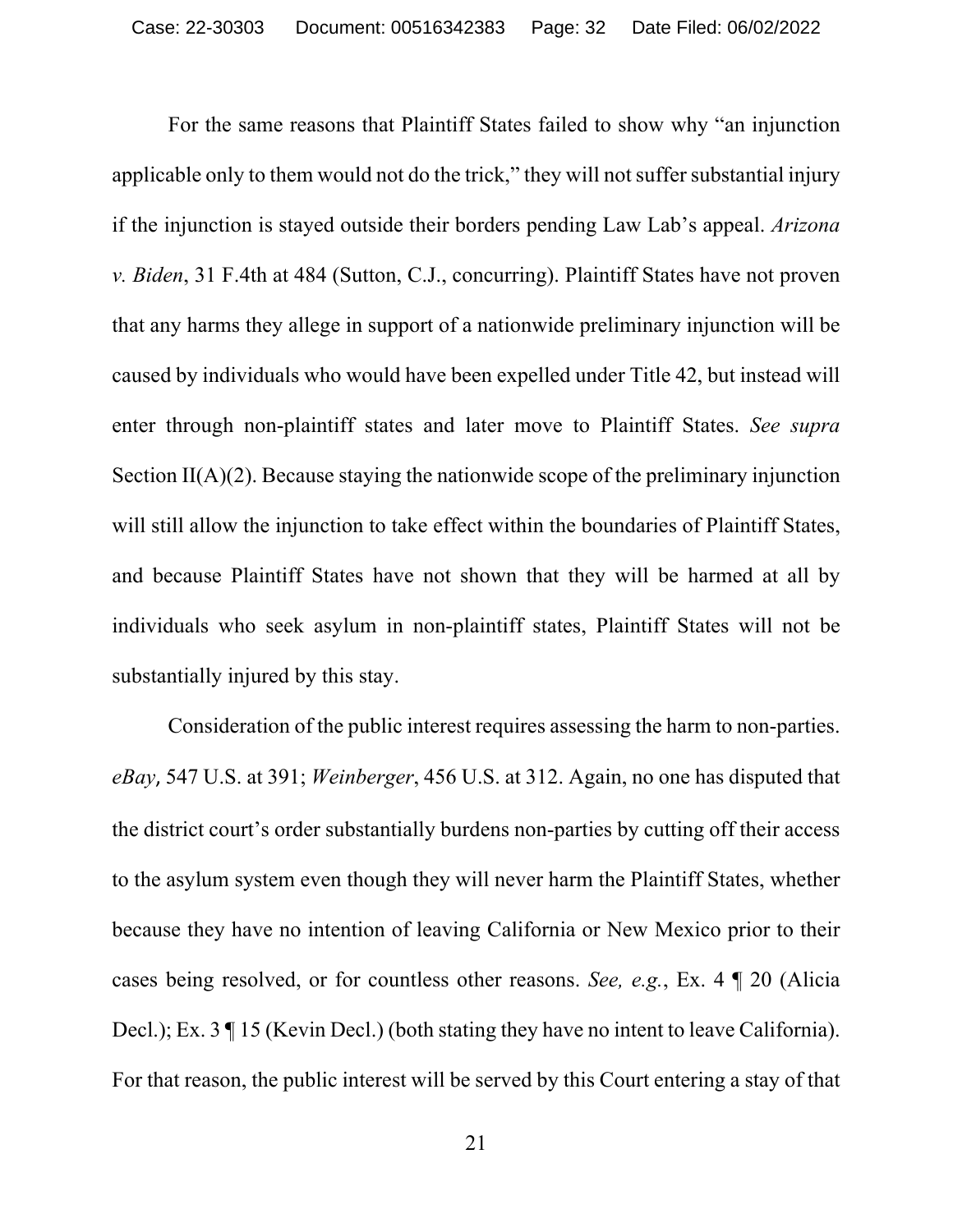portion of the district court's order that applies beyond the Plaintiff States. Entering such a stay will "prevent[] [noncitizens] from being wrongfully removed, particularly to countries where they are likely to face substantial harm," *Nken*, 556 U.S. at 436, without harming the Plaintiff States.

## **CONCLUSION**

This Court should stay the nationwide scope of the preliminary injunction

pending appeal.

Respectfully Submitted, Dated: June 2, 2022

*/s/ Monika Y. Langarica* Monika Y. Langarica Ahilan T. Arulanantham Talia Inlender CENTER FOR IMMIGRATION LAW AND POLICY UCLA SCHOOL OF LAW Box 951476 Los Angeles, CA 90095 (310) 983-3345 langarica@law.ucla.edu

+ Not admitted in DC; working remotely from and admitted in Louisiana only ++ Not admitted in DC; working remotely from and admitted in New York only

*/s/ Matthew S. Vogel* 

Matthew S. Vogel+ Sirine Shebaya Victoria F. Neilson++ Joseph Meyers+++ NATIONAL IMMIGRATION PROJECT OF THE NATIONAL LAWYERS GUILD (NIPNLG) 2201 Wisconsin Ave. NW, Suite 200 Washington, DC 20007 (504) 264-3613  $\text{matt}(a)$ nipnlg.org

*Counsel for Movant-Appellant*

+++ Not admitted in DC; working remotely from and admitted in California only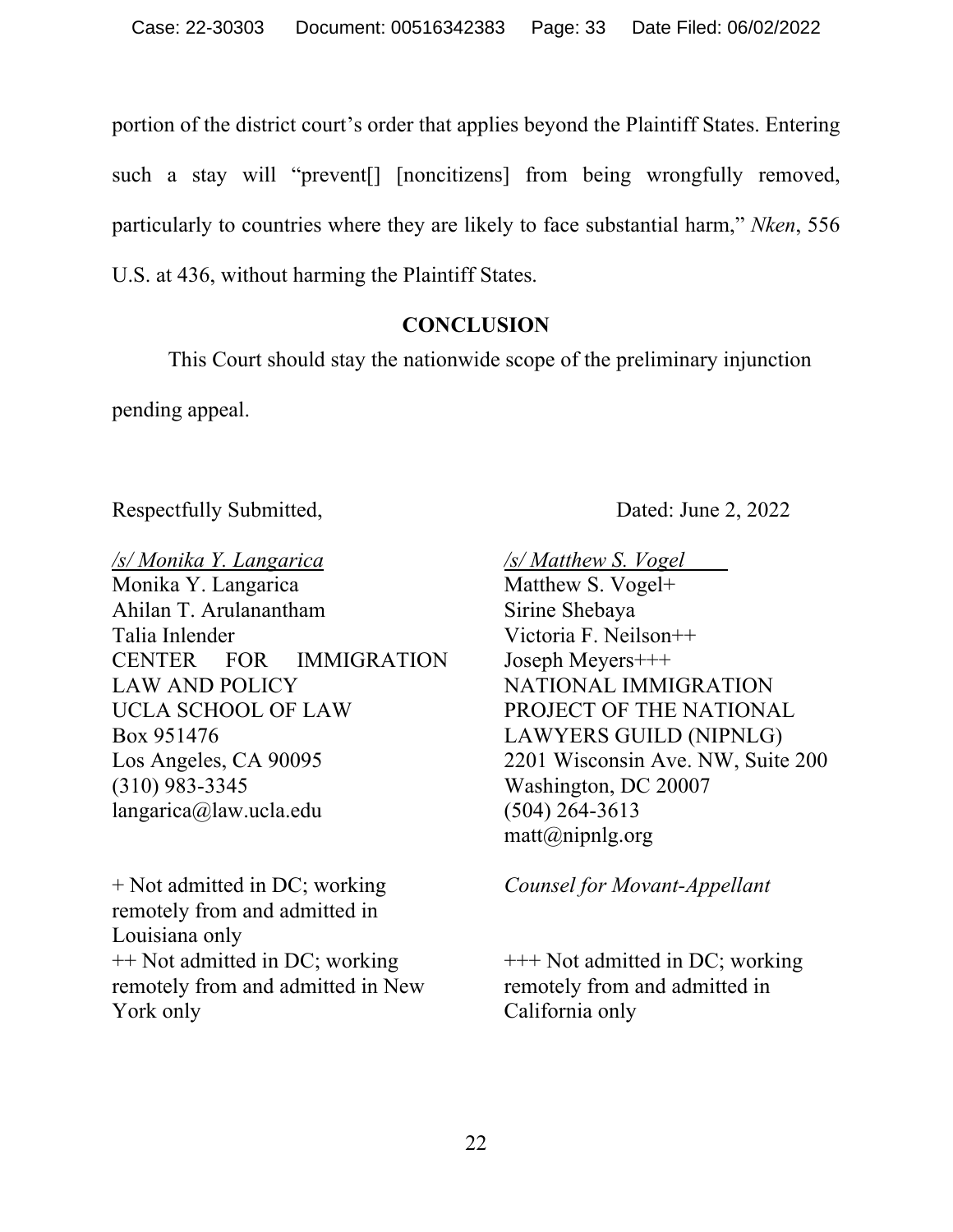### **TABLE OF CONTENTS TO EXHIBITS**

- Exhibit 1 ECF No. 1-1, CDC Termination Order (May 23, 2022)
- Exhibit 2 ECF No. 62, Motion for Limited Intervention (May 11, 2022)
- Exhibit 3 ECF No. 62-1, Declaration of Kevin Alexi De Leon De Leon
- Exhibit 4 ECF No. 62-2, Declaration of Alicia De Los Angeles Duran Raymundo
- Exhibit 5 ECF No. 62-3, Declaration of Stephen W. Manning
- Exhibit 6 ECF No, 74, Plaintiffs' Opposition to Motion to Intervene May 12, 2022)
- Exhibit 7 ECF No. 76, Defendants' Opposition to Motion to Intervene (May 12, 2022)
- Exhibit 8 ECF No. 83, Minutes of preliminary injunction hearing (May 13, 2022)
- Exhibit 9 ECF No. 88, Proposed Intervenors' Brief as *amici curiae* (May 18, 2022)
- Exhibit 10 ECF No. 90, Preliminary Injunction Memorandum Ruling (May 20, 2022)
- Exhibit 11 ECF No. 91, Preliminary Injunction Order (May 20, 2022)
- Exhibit 12 ECF No. 97, Proposed Intervenor's Motion to Stay (May 26, 2022)
- Exhibit 13 ECF No. 98, Order Denying Proposed Intervenor's Motion to Stay (May 27, 2022)
- Exhibit 14 ECF No. 65, Defendants' Weekly Reporting (May 11, 2022)
- Exhibit 15 ECF No. 1, Complaint (April 3, 2022)
- Exhibit 16 ECF No. 37, TRO Order (April 27, 2022)
- Exhibit 17 ECF 44, Amended Complaint (May 5, 2022)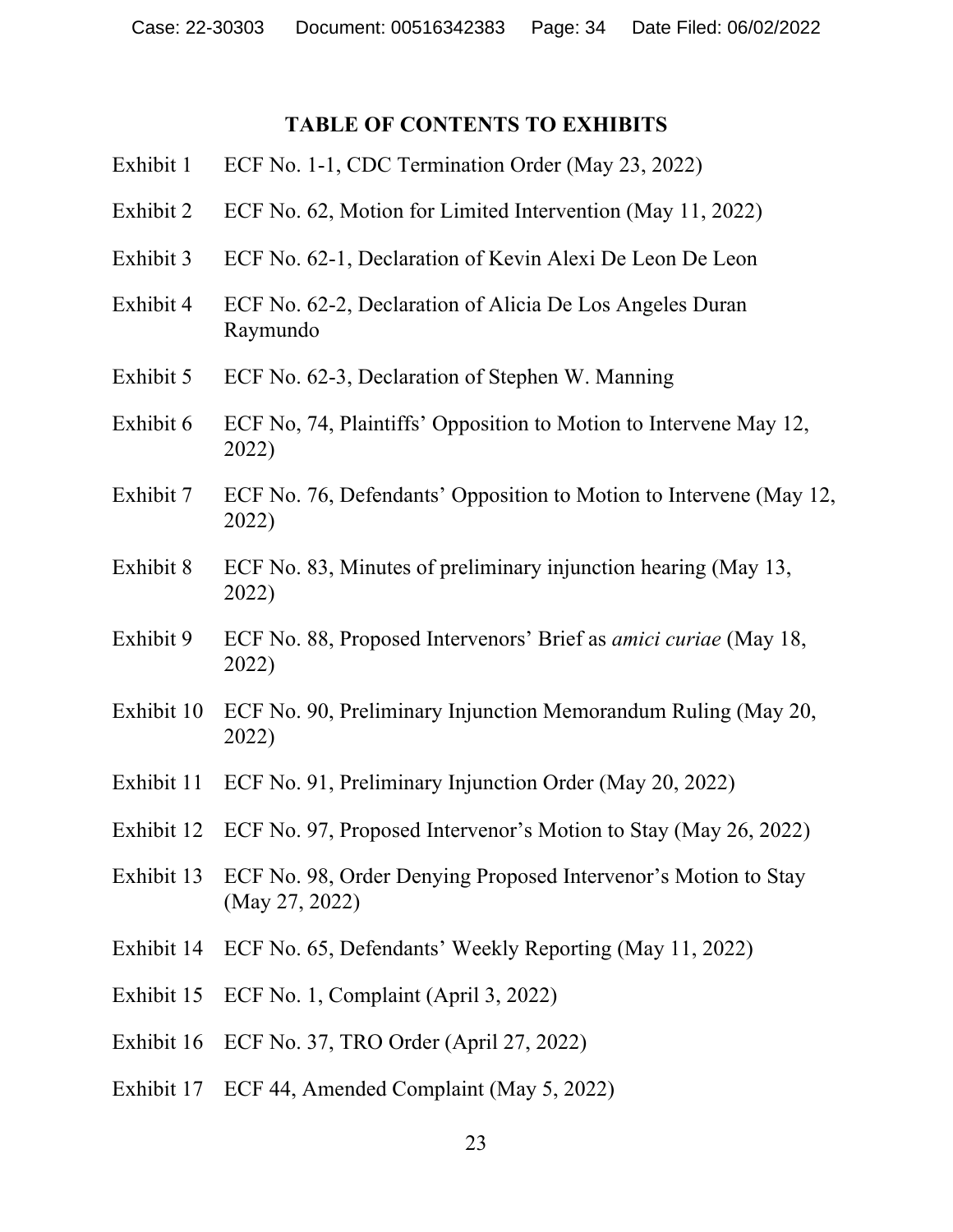- Exhibit 18 ECF 13-1, Plaintiffs Memo in Support of Preliminary Injunction (May 14, 2022)
- Exhibit 19 ECF 13-2, Declaration of James Rogers
- Exhibit 20 ECF 13-3, Declaration of Anthony R. Napolitano
- Exhibit 21 ECF 13-5, Declaration of Maddie Green
- Exhibit 22 Preliminary Injunction Hearing Transcript (May 13, 2022)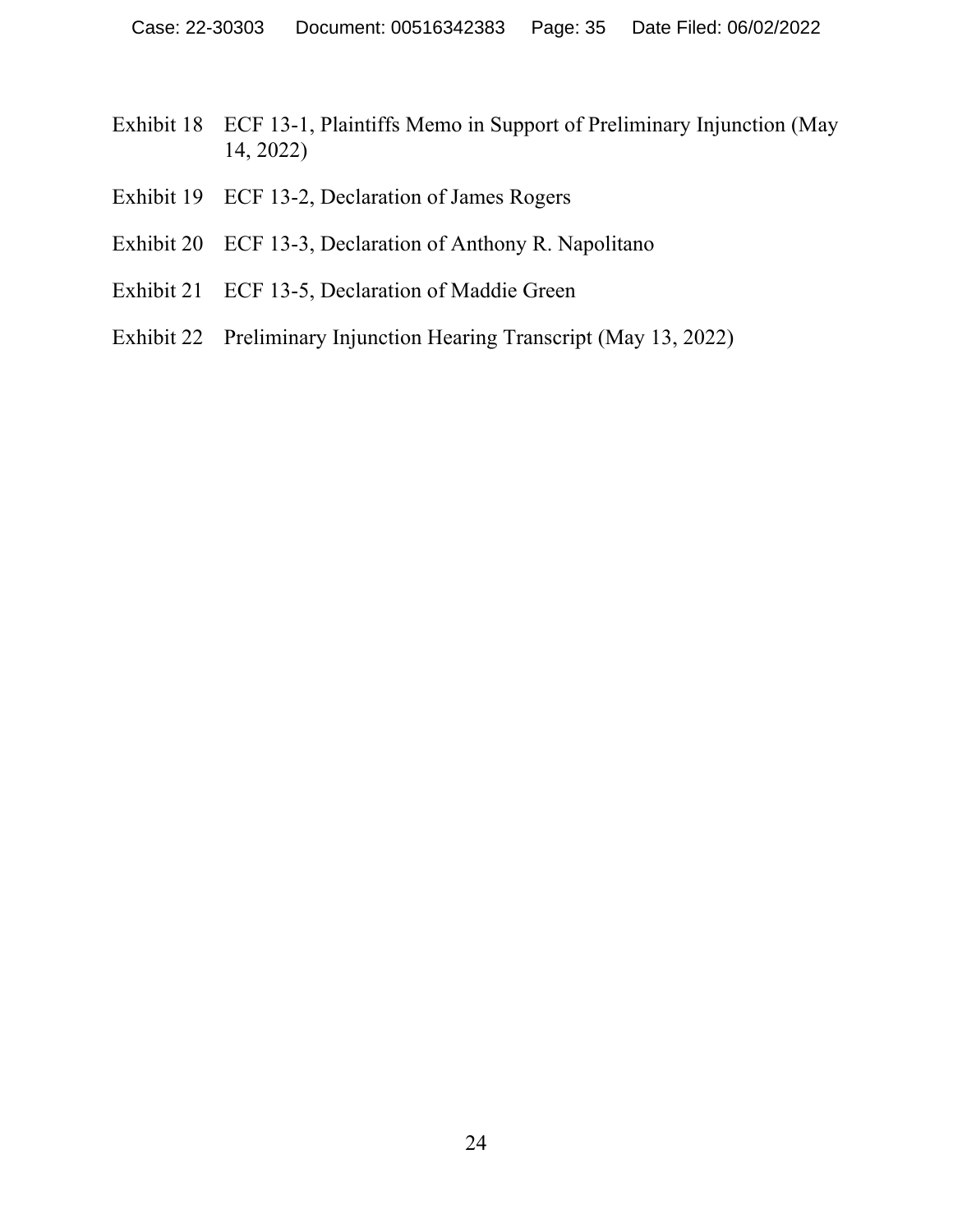## **CERTIFICATE OF COMPLIANCE WITH TYPE-VOLUME LIMITATION, TYPEFACE REQUIREMENTS, AND TYPE STYLE REQUIREMENTS**

Pursuant to Federal Rule of Appellate Procedure 27(d), I hereby certify the following:

- 1. The foregoing motion complies with the type-volume limitations of Rule 27(d)(2). The motion contains 5,189 words according to the Microsoft Word word-counting function, excluding the parts of the motion exempted by Federal Rules of Appellate Procedure 27(a)(2)(B) and 27(d)(1).
- 2. The foregoing motion complies with the typeface requirements of Federal Rule of Appellate Procedure  $32(a)(5)$  and the type style requirements of Federal Rule of Appellate Procedure 32(a)(6). The motion has been prepared in a proportionately spaced typeface using Microsoft Word in 14-point Times New Roman type style.

Dated: June 2, 2022

*/s/ Matthew S. Vogel* Matthew S. Vogel NATIONAL IMMIGRATION PROJECT OF THE NATIONAL LAWYERS GUILD 2201 Wisconsin Avenue NW, Suite 200 Washington, DC 20007 Tel: (504) 264-3613 matt@nipnlg.org

*Counsel for Movant-Appellant*